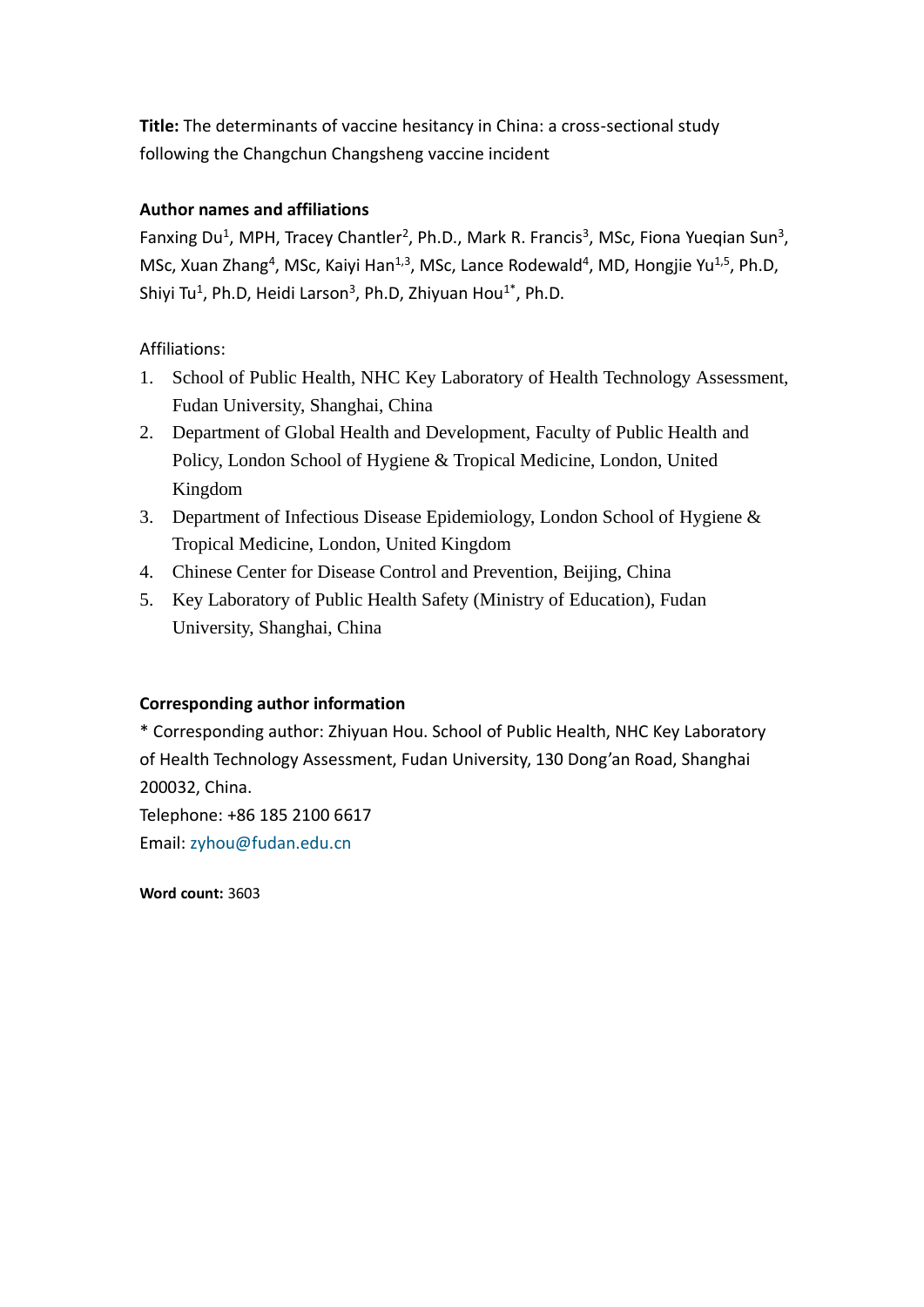# **Highlights**

- 60% of caregivers expressed some degree of hesitancy about vaccination in China.
- 26% accepted vaccination with doubts, 31% delayed and 3% refused some vaccines.
- Vaccine confidence was associated with a reduced odds of vaccine hesitancy.
- Knowledge of vaccine incidents had a significantly higher odds of vaccine hesitancy.
- More educated caregivers and Buddhists were more hesitant to vaccination. $\bullet$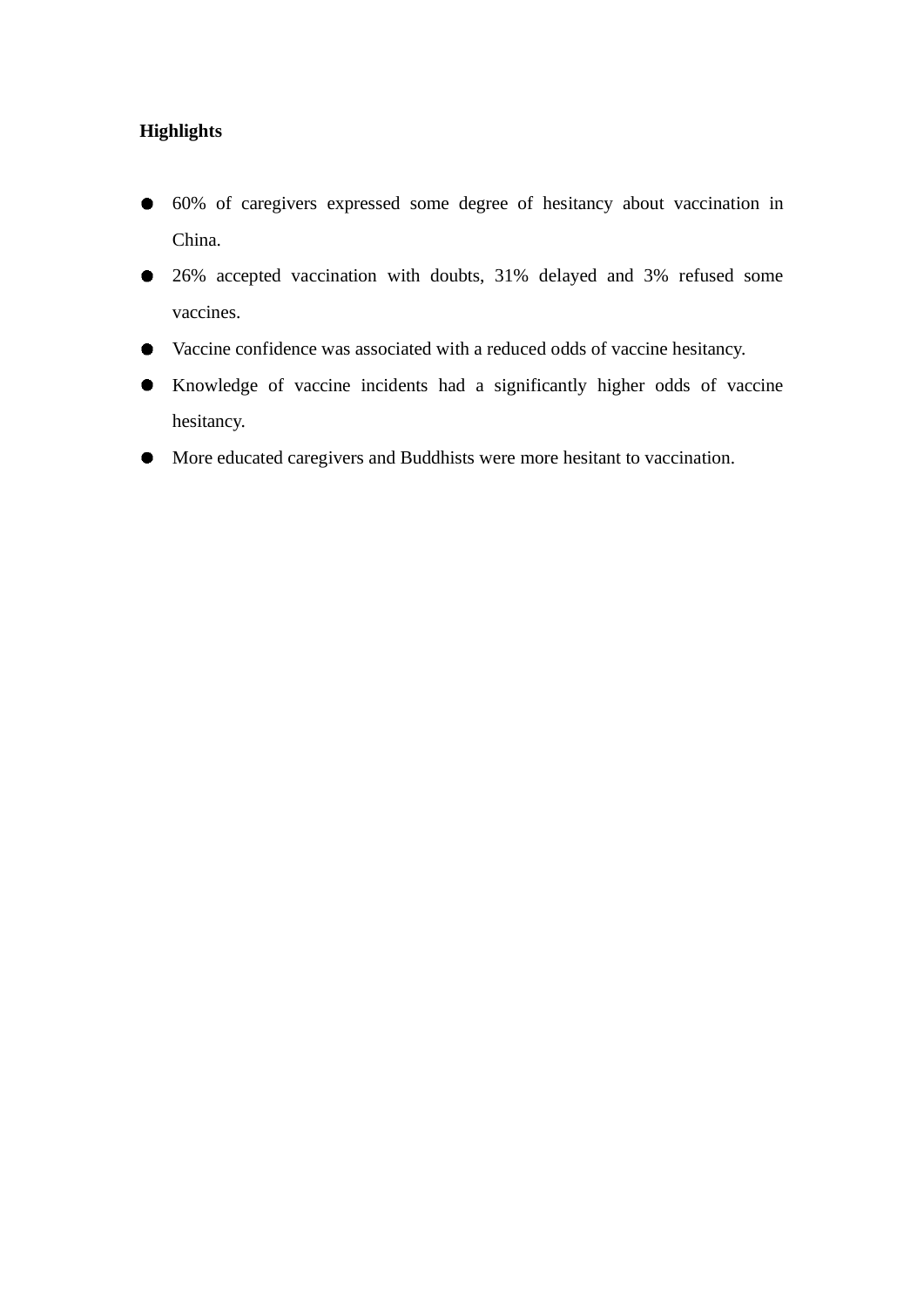### **Abstract**

#### **Introduction**

Vaccine hesitancy is cited as one of top threats to global health. The Changchun Changsheng Biotechnology Company was found to have violated good manufacturing practices in July 2018, leading to widespread distribution of defective vaccines in China. We estimated the prevalence and determinants of vaccine hesitancy following the Changchun Changsheng vaccine incident (CCVI).

### **Methods**

We conducted a cross-sectional survey in China in January 2019, and 2,124 caregivers of children <6 years old completed self-administered questionnaires. Multinomial logistic regression was used to assess the determinants of vaccine hesitancy; the potential determinants included demographics, socioeconomic status, vaccine confidence, and knowledge of the CCVI. Adjusted Odds Ratios (AORs) and 95% confidence intervals (CI) are reported.

#### **Results**

Around 89% of caregivers had heard of the CCVI. Although 83% and 88% of caregivers agreed that vaccines are safe and effective, respectively, 60% expressed some hesitancy about vaccination. Of those hesitant, 26% vaccinated their children at times with doubts, 31% delayed vaccination and 3% refused specific vaccines. Multinomial regression analysis showed that confidence in vaccine safety was associated with a reduced odds of doubts on vaccination (AOR =  $0.64$ ; 95%Cl = 0.44-0.94), whereas caregivers who had heard of the CCVI had a significantly higher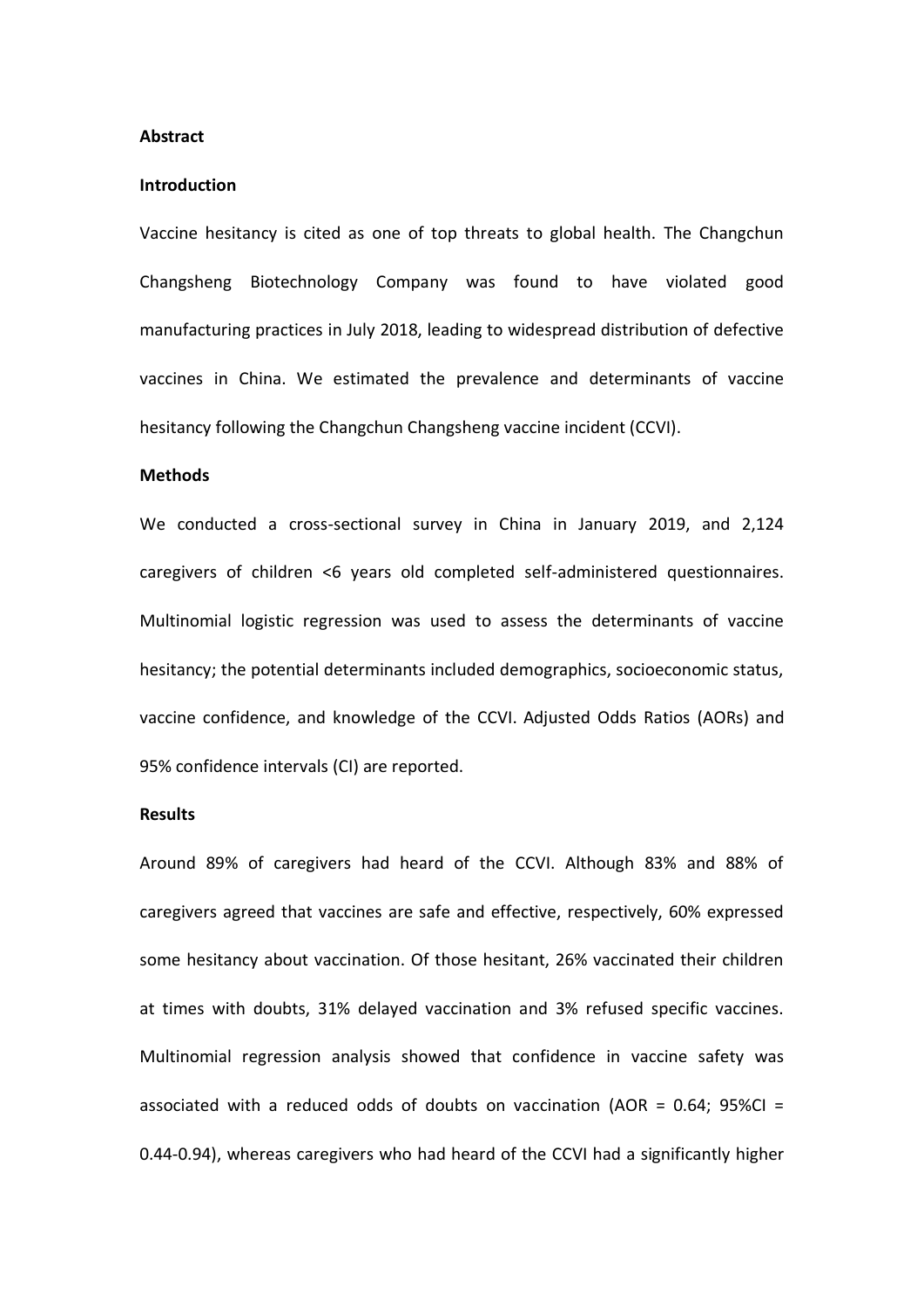odds of doubts on vaccination (AOR =  $1.61$ ; 95%CI =  $1.05$ -2.45). Confidence in the vaccine delivery system and government were associated with a lower odds of vaccine hesitancy. Caregivers with higher education and Buddhism or other religions were significantly more hesitant to vaccinate their children.

### **Conclusion**

Vaccine hesitancy was prevalent following the CCVI. Over half caregivers either accepted childhood vaccination with doubts or delayed vaccines; only a small number were active refusers. Our findings highlight the importance of addressing vaccine hesitancy, especially following vaccine incidents. Tailored communications are needed to reduce vaccine hesitancy, especially among the highly educated and Buddhist caregivers.

**Keywords:** Vaccine, confidence, hesitancy, acceptance, vaccine incident, vaccine crisis, China.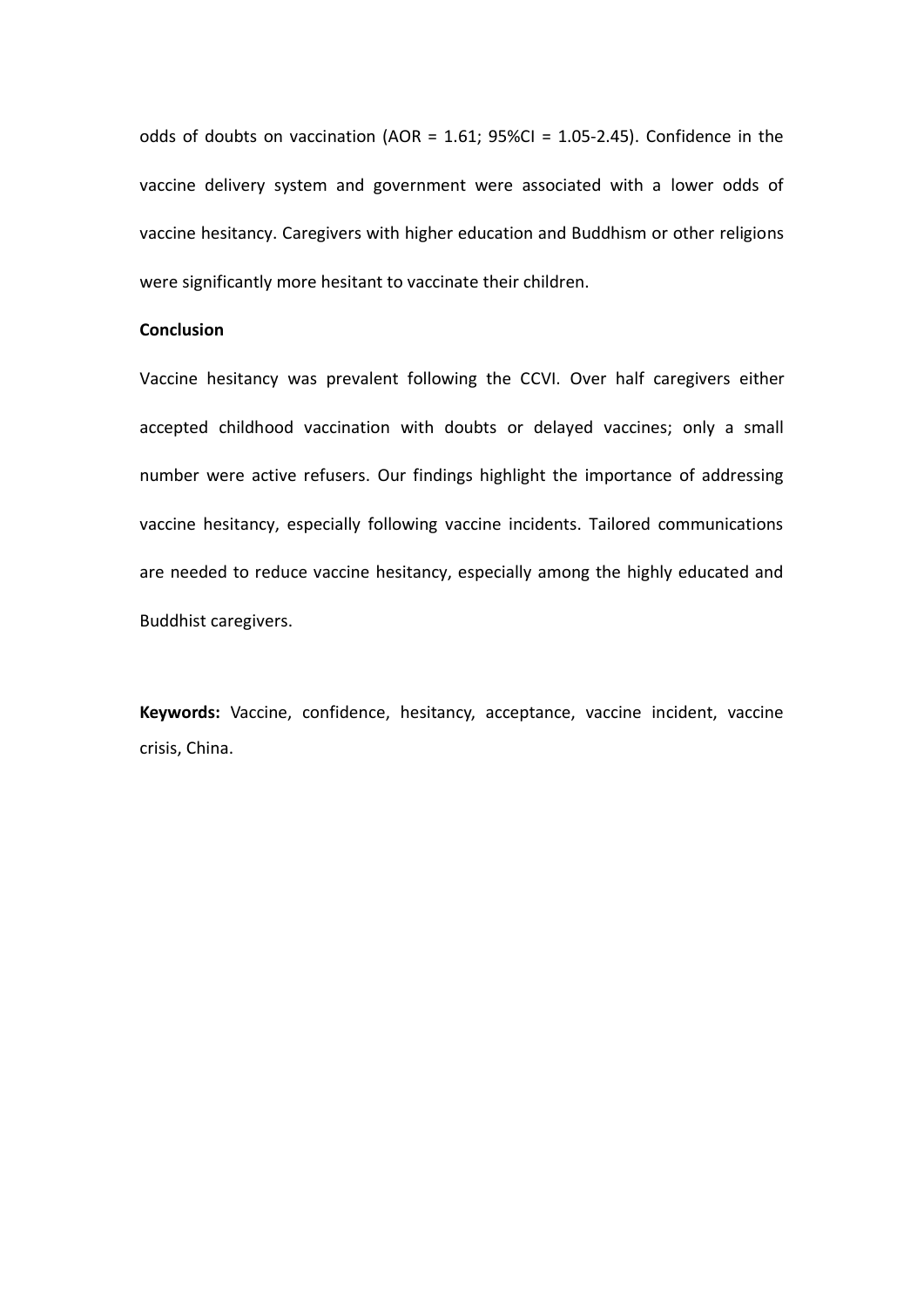# **Introduction**

Vaccination is often cited as one of the most effective achievements of public health to prevent infectious diseases. However, this success is being challenged by individuals and groups with negative attitudes toward immunization and those who may choose to delay or refuse vaccines [1-3]. Over the past decades, reluctance concerning vaccination has proliferated, and vaccine hesitancy has grown into an issue warranting global attention [4, 5]. In 2012 the World Health Organization (WHO) Strategic Advisory Group of Experts (SAGE) on Immunization established a 'Working Group on Vaccine Hesitancy', and in 2019 vaccine hesitancy was cited by WHO as one of the top ten threats to global health [6].

Vaccine hesitancy can be defined as "delay in acceptance or refusal of vaccination despite the availability of vaccination services" [7] and covers a continuum of individuals who accept all vaccines with doubts to those who completely refuse vaccines [8]. Vaccine hesitancy is a complex and context specific issue that varies across time, place, and vaccines [7]. Studies that have estimated the prevalence and drivers of vaccine hesitancy indicate different levels of vaccine hesitancy across countries. For example, the prevalence of vaccine hesitancy was 31.8% in the US (2014) [9], 45.8% in France (2016) [5], 24.6% in Italy (2017) [2], 23.0% in Brazil (2016) [10] and 11.6% in Malaysia (2016) [11]. Vaccine hesitancy appears to be more prevalent in developed countries than developing countries. According to the SAGE Working Group, vaccine hesitancy is determined by contextual (e.g., culture, gender,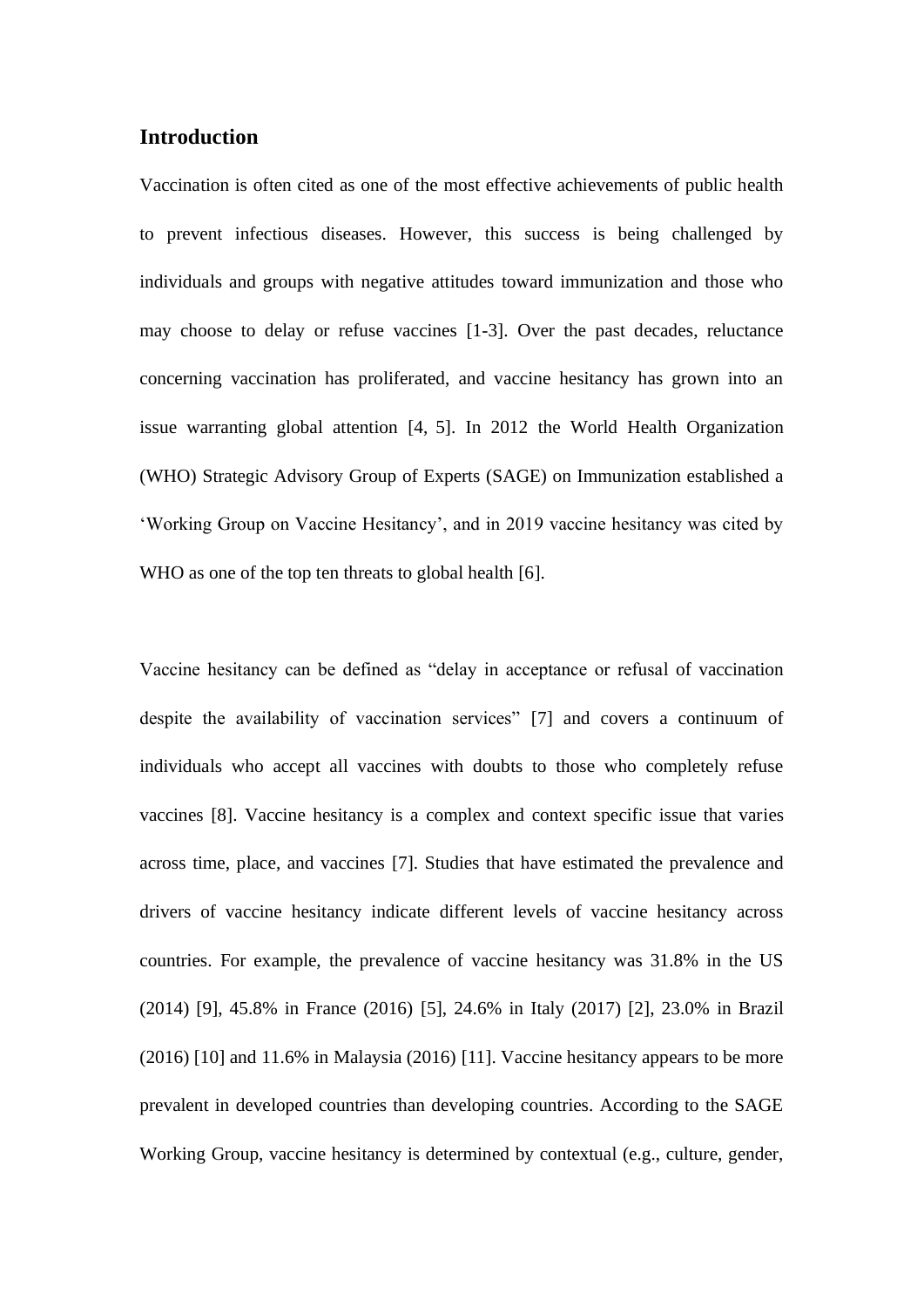socio-economic group and geographic barriers), individual and social or group influences (e.g., belief, attitudes, knowledge and experiences with vaccination), and vaccine and vaccination-specific issues (e.g., costs, mode of administration and delivery) [3].

China initiated its Expanded Program of Immunization (EPI) in 1978 [12]. Coverage of EPI vaccines has consistently been over 90% in the last decade, but the coverage of non-EPI vaccines is lower [13]. Many vaccine incidents such as psychogenic reactions associated with a school-based hepatitis A vaccination campaign in Anhui province in 2005 [14], media reports of child deaths or disability following vaccination in Shanxi province in 2010 [15], coincidental infant deaths following hepatitis B vaccination in 2013 [16], and the illegal sale of vaccines in Shandong in 2016 [17] have occurred in the recent past. The most recent vaccine-related incident involved the Changchun Changsheng Biotechnology Company, which was found to have violated the Good Manufacturing Practice standards in manufacturing diphtheria, pertussis, and acellular tetanus (DTaP) vaccines and rabies vaccines in July 2018 [18]. A total of 499,800 doses of substandard DTaP vaccines were produced and entered the market [18]. Vaccine incidents have the potential to raise public concern and doubts about vaccination. Studies have shown that the hepatitis B vaccine incident in 2013 significantly decreased parental confidence in childhood vaccines [19], and the Shandong vaccine incident reduced uptake of both childhood and adult vaccines [17].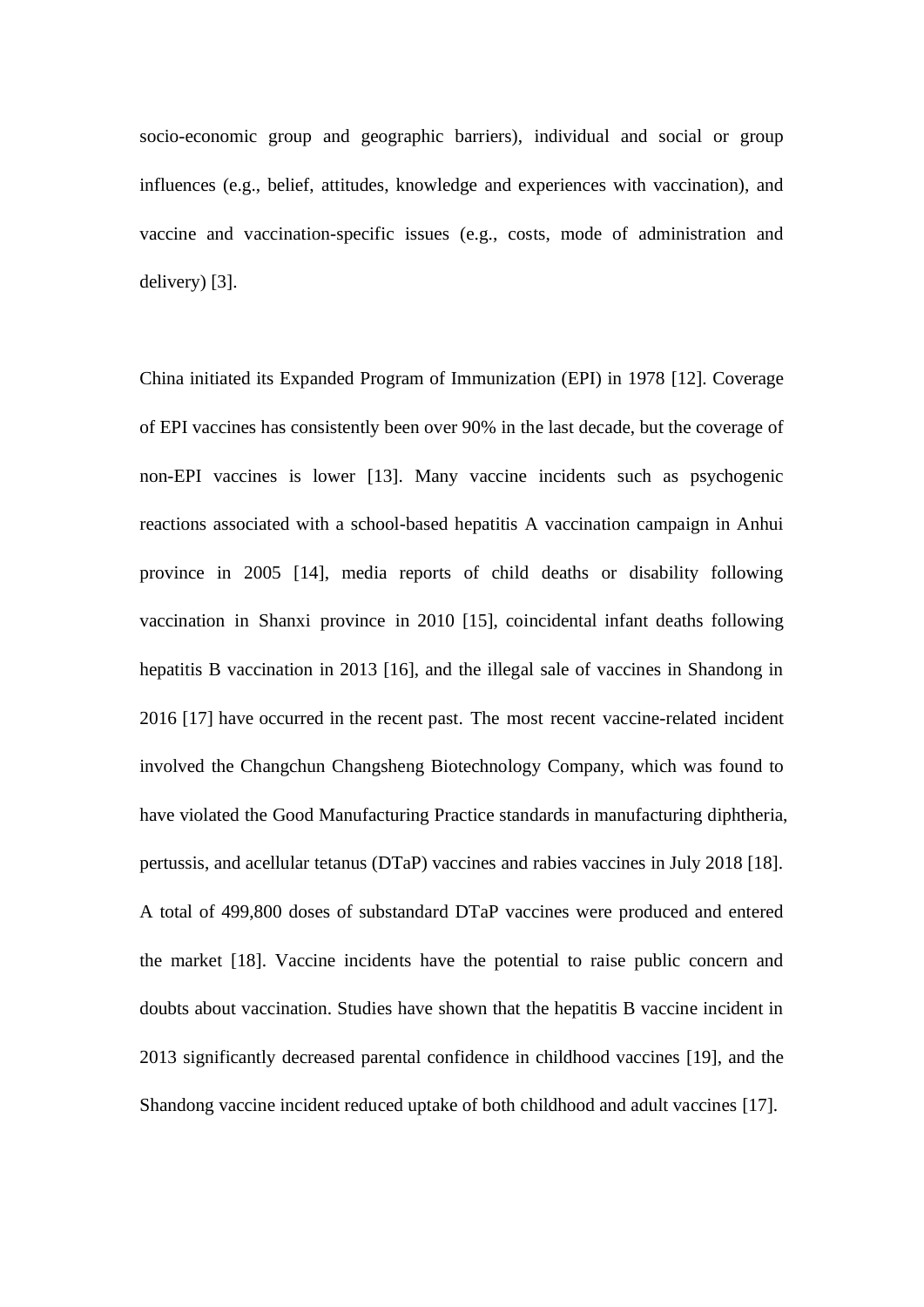Estimates of the prevalence of vaccine hesitancy among Chinese caregivers are sparse and are especially important in the light of the Changchun Changsheng vaccine incident (CCVI) [3]. Previous studies in China have focused on the influence of individual-level knowledge, attitudes and beliefs on vaccination behavior [16-19]. Besides individual-level factors, vaccine hesitancy is also known to be influenced by contextual and social or group influences, which are often understudied. A few older studies have attempted to quantify the effect of the CCVI on vaccine confidence, reporting reduced public trust in vaccines following the CCVI [18,20-23]. Our study aimed to provide updated estimates of the prevalence of vaccine hesitancy following the CCVI, and to assess the determinants and reasons for vaccine hesitancy among Chinese caregivers.

### **Methods**

#### **Study design and data collection**

We conducted a cross-sectional survey in January 2019, six months after the CCVI. Data was collected in the Shenzhen megacity in Guangdong province, Anhui province and Shaanxi province, located in the East, Middle and West areas of China, respectively. We selected one urban district and one rural county in Anhui and Shaanxi provinces, and one urban district in Shenzhen megacity. The caregivers (parents or guardians) of children <6 years old were enrolled through a two-stage, cluster sampling process. In each district/county, 3-4 communities were selected to represent lower, middle and higher socio-economic population strata. In each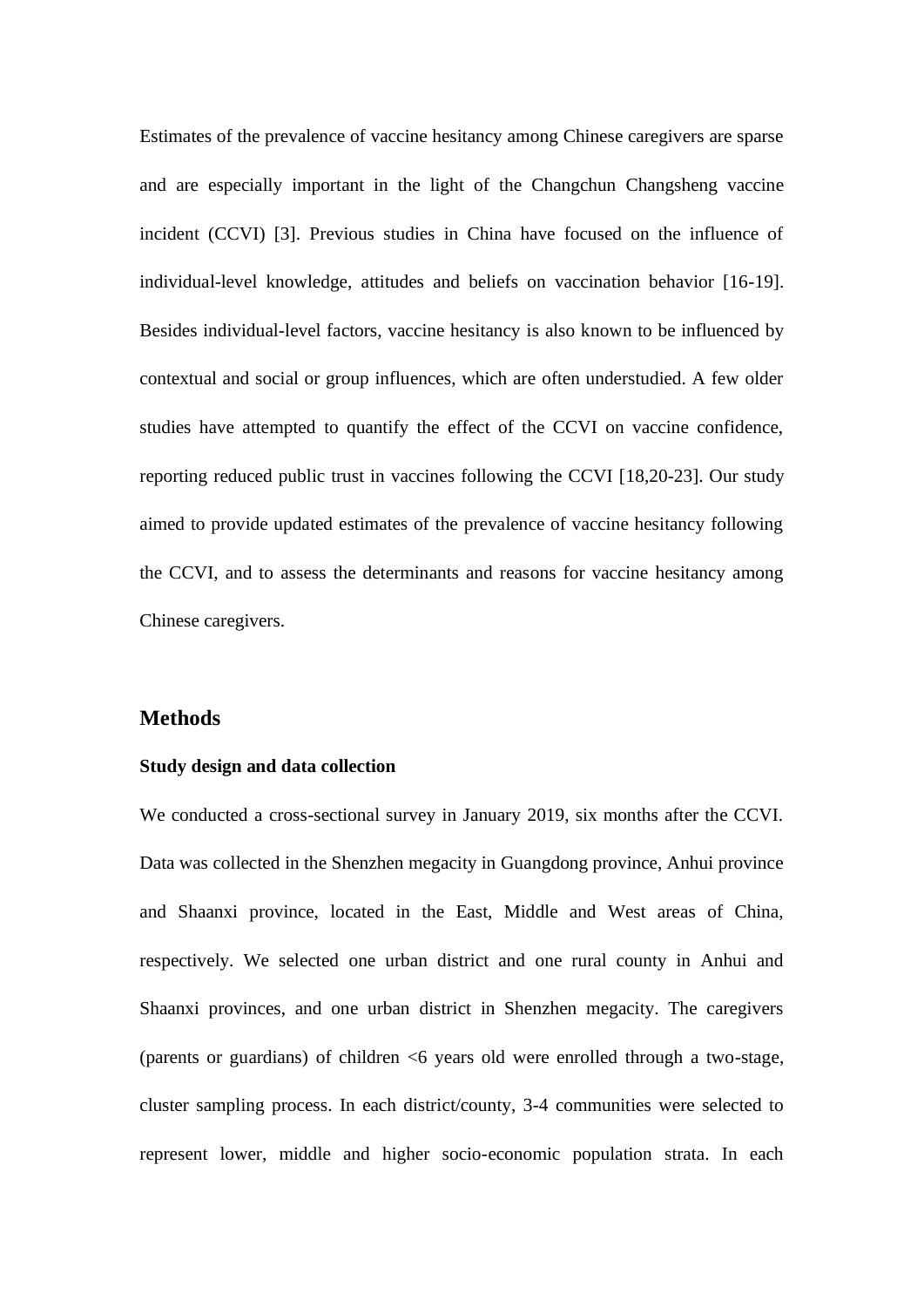community, caregivers were recruited from a vaccination clinic (for children aged <3) and a kindergarten (for children aged 3-6). Caregivers of all children visiting the sampled vaccination clinics on a given day during the survey period and from a class in the sampled kindergarten were invited to participate in our survey.

The questionnaire was pilot tested among 30 participants in a non-study community. There was a consent statement at the start of the questionnaire, and if respondents were willing to proceed, they could complete the questionnaires, either by themselves on their mobile phone or in writing on the spot with assistance from an interviewer. It took approximately 10 minutes to complete the self-administered questionnaire and respondents received electronic currency as a token of participation worth 5 Chinese Yuan (0.7 USD). The study was approved by a university ethics committee.

A total of 2,178 caregivers were invited to participate in the survey, and 2,168 completed questionnaires, including 1,870 online questionnaires and 298 paper-based questionnaires. Of these, 43 questionnaires with a completion time of <2 minutes and one questionnaire with missing data were excluded from the analyses. We used 2 minutes as a cutoff point as it was the least possible time determined during pilot-testing to complete the questionnaires. Data from 2,124 participants were included in the analyses, resulting in a response rate of 97.5%.

### **Measures**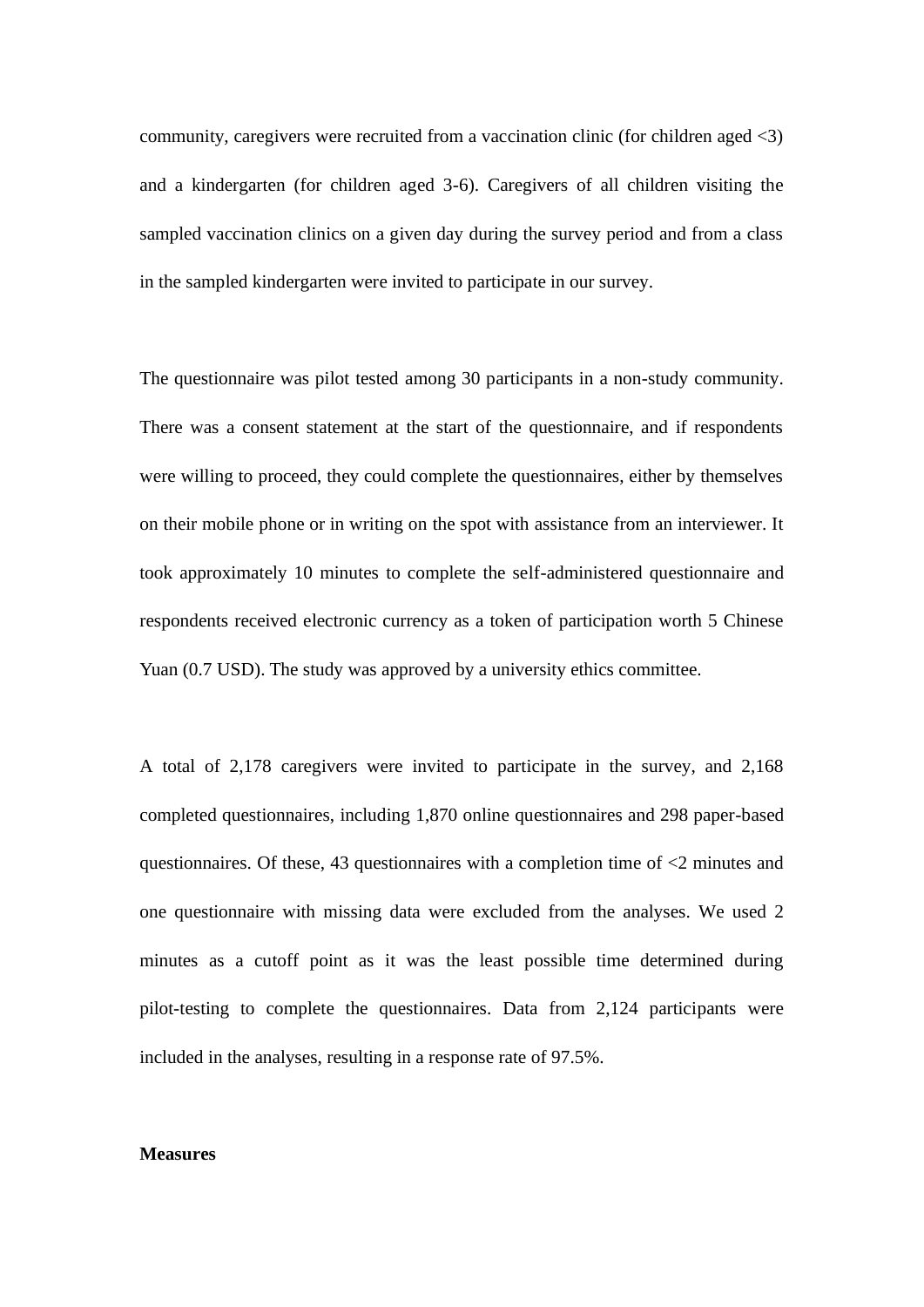### **Vaccine hesitancy**

This article focuses on understanding vaccine hesitancy and its determinants, and our previous article explored the issue of vaccine confidence [24]. We used the following questions (Table 1) to measure vaccine hesitancy as defined by SAGE: "have you ever hesitated, delayed, or refused about getting a vaccination for your child or yourself due to reasons other than allergies and sickness?" These questions measured both current vaccination status and past experiences with vaccination, and caregivers were classified into four categories based on their responses to these questions. Caregivers who had not delayed, refused or had no doubts about vaccinating their children were categorized "no vaccine hesitancy"; those who had not delayed or refused a vaccination for their child but accepted it with doubts were "acceptors with doubts"; those who had delayed but not refused a vaccination for their children were "delayers"; and those who had refused at least one vaccination for their children were "refusers".

### **Vaccine confidence**

Vaccine confidence is considered an important factor influencing vaccine hesitancy. According to the "3Cs" model of vaccine hesitancy proposed by the WHO EURO Vaccine Communications Working Group, confidence, convenience, and complacency are important predictors of vaccine hesitancy [25]. In this model, vaccine confidence includes three dimensions of trust: 1) trust in the effectiveness and safety of vaccines; 2) trust in the system that delivers them, including the reliability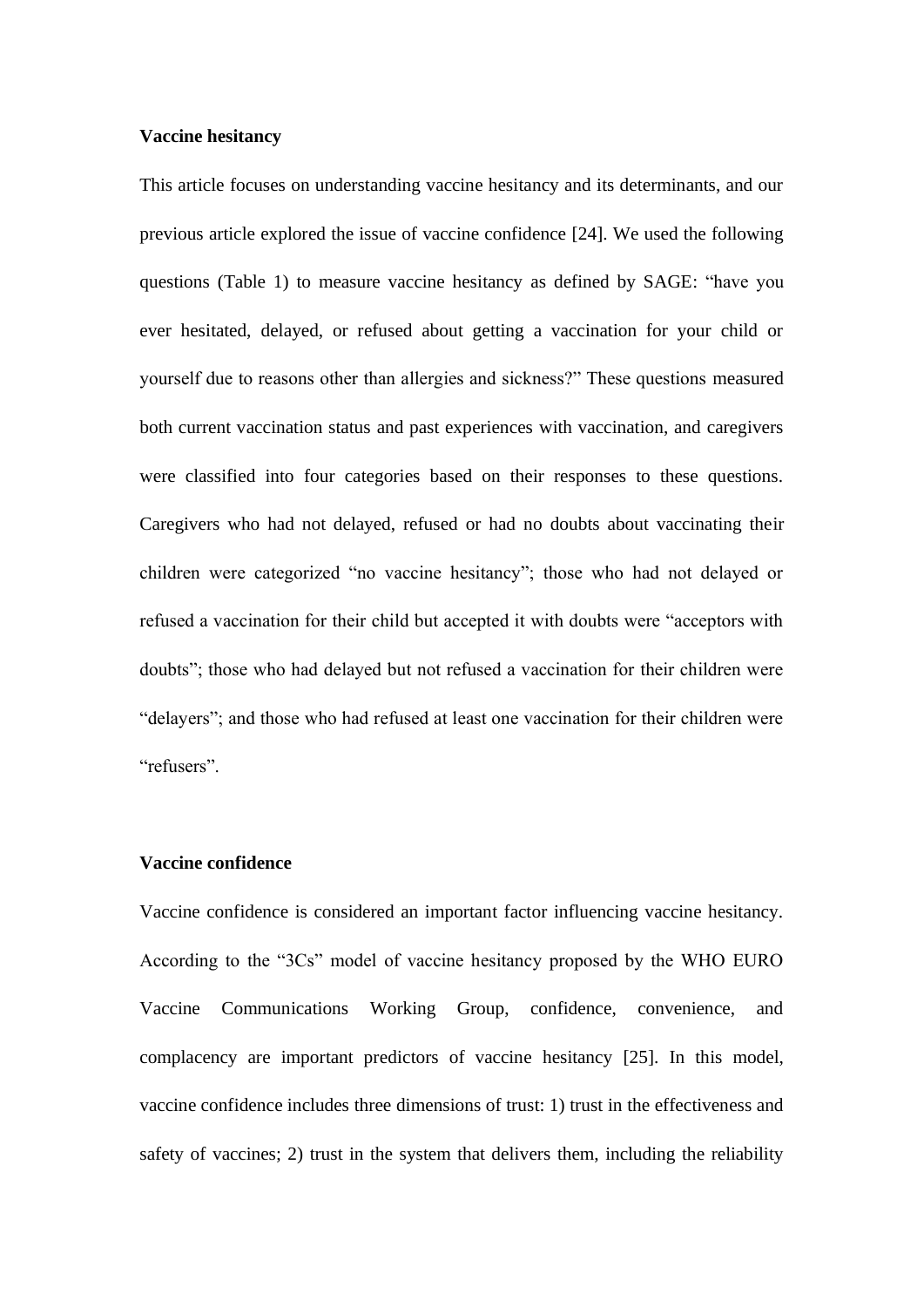and competence of the health services and health professionals; and 3) trust in the motivations of the policy-makers who decide on the needed vaccines [8]. In our study, the current status of vaccine confidence, including trust in vaccines, the vaccine delivery system and the government, were measured by eight items (Table 1) [8]. Trust in vaccines was measured by the extent to which caregivers agreed with the following four items on a five-point Likert scale: importance, safety, effectiveness, and religion compatibility of vaccines [26]. Responses to the four items were grouped into two categories: disagree (including "strongly disagree", "tend to disagree" and "neutral or don't know") and agree (including "strongly agree" and "tend to agree") for the purpose of data analysis. To measure trust in the vaccine delivery system, we built a trust score by summing the degree of trust in healthcare providers, professional institutions and vaccine manufacturers – the degree of trust was coded from 1 indicating strong distrust to 5 for strong trust [5]. Moreover, responses to trust in the government (policy-makers) were dichotomized: distrust (including "strongly distrust", "distrust" and "neutral") and trust (including "strongly trust" and "trust").

### **Demographic characteristics and socioeconomic status**

The demographic characteristics collected included province (Shenzhen, Anhui or Shaanxi), rural or urban area, caregiver's relationship with children (mother, father, grandparents or others), age, and religious beliefs (none, Buddhism or others). The assessment of socioeconomic status included questions on education (middle school or below, high school, junior college, bachelor degree or above), annual household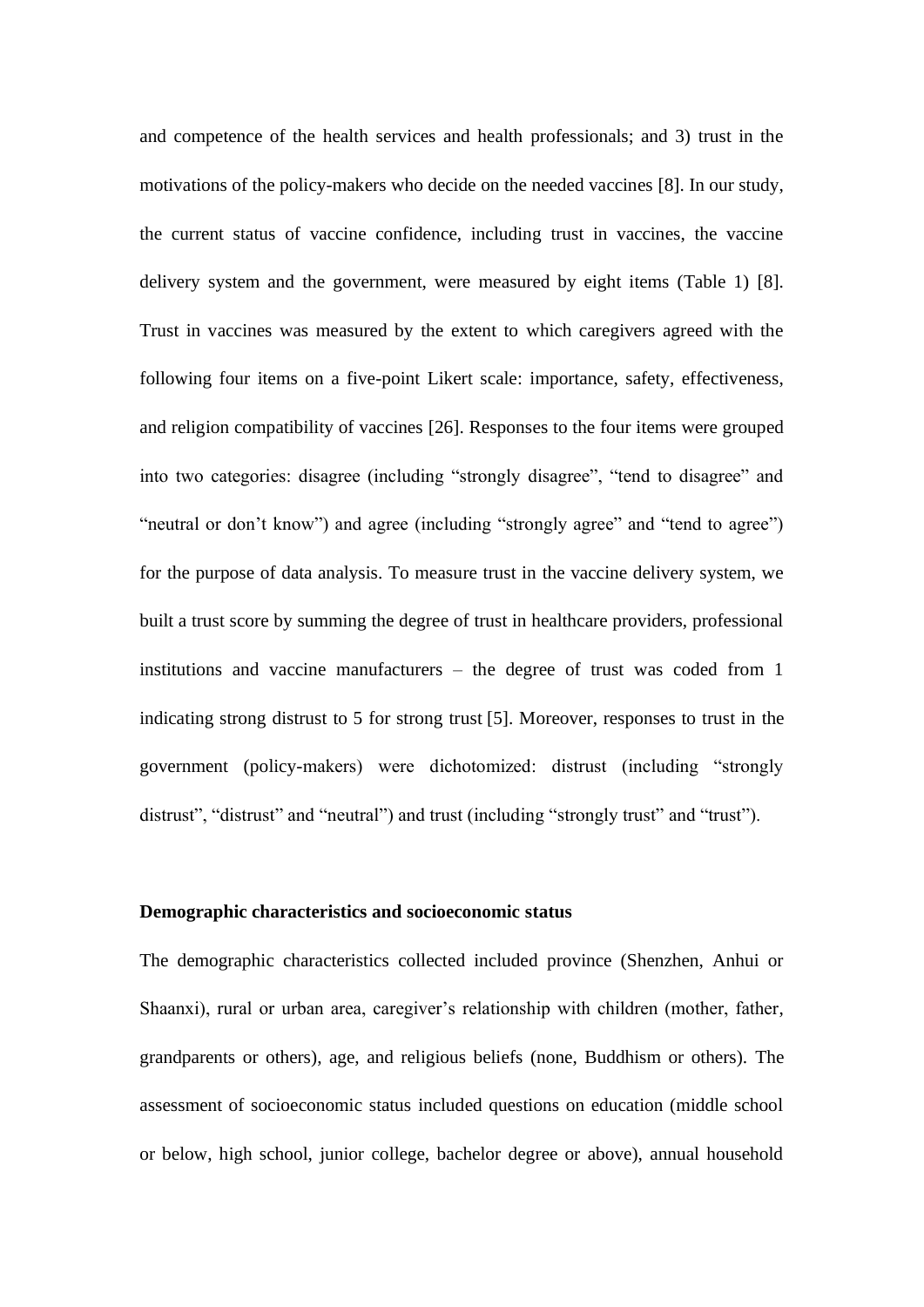income (<20, 20-50, 50-100, 100-200 or >200 thousand -Renminbi- RMB), and residence registration (local resident or internal migrant).

### **Reasons for vaccine hesitancy**

Based on the 3C's model [25] and the Parent Attitudes about Childhood Vaccines questionnaire [2], we selected 12 questions to explore caregivers' reasons for vaccine hesitancy, which covered five domains: complacency, confidence, convenience, information or experience, and fears of needles. Only caregivers categorized as vaccine hesitant were required to answer these 12 questions.

### **Statistical analysis**

Data from the online questionnaires were entered and uploaded to the Wenjuanxing online platform (https://www.wjx.cn/) in real-time, and data from the paper-based questionnaires were double-entered using Epidata 3.1. The prevalence of vaccine hesitancy was measured as the percentage of refusers, delayers, acceptors with doubts, and those with no vaccine hesitancy in the total study sample. Univariate analyses were performed to compare the levels of vaccine hesitancy by participants' demographic characteristics and vaccine confidence, using Chi-square or Fisher's exact tests (if expected frequency <5) for categorical measures and ANOVA for continuous measures. Multinomial logistic regression was used to estimate the determinants of vaccine hesitancy, with "no hesitancy" used as the reference group for comparisons. The determinants investigated included caregivers' demographic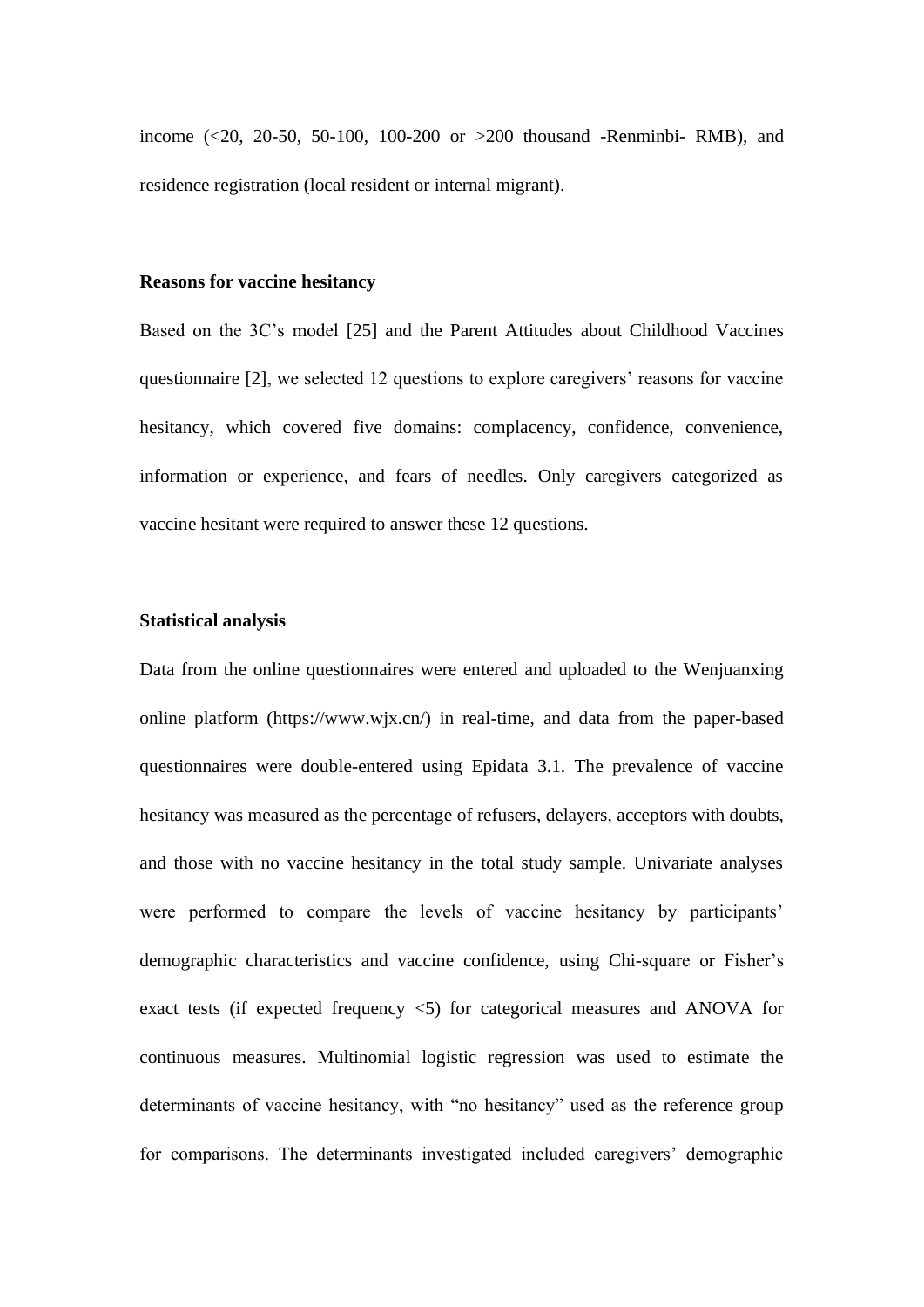characteristics, socioeconomic status, vaccine confidence, and knowledge of the CCVI. All variables with  $p<0.05$  in the univariate analyses were added into the multinomial logistic regression model. Data were analyzed using the Stata software, version 14. Adjusted Odds Ratios (AORs) and 95% confidence intervals (CI) are reported.

### **Results**

#### **Participant characteristics**

Caregivers' social demographic characteristics are presented in Table 2. The average age of caregivers was 34 years old (standard deviation  $= 7.6$ ), 61.0% of caregivers lived in urban areas, and 71.1% were mothers. Around one-third (35.1%) had a bachelor degree or higher education, 18.6% were internal migrants, and 7.8% reported having a religious faith, predominantly Buddhism.

### **Vaccine confidence and hesitancy**

A significant majority (96.0%) of caregivers agreed that vaccines are important for children with 82.7% and 88.2% agreeing that vaccines are safe and effective, respectively. The average score for trust in the immunization delivery system was 12 (out of 15), and 81.5% of caregivers expressed trust in the government. Despite these high levels of confidence, 60.0% caregivers of all participants expressed some degree of hesitancy towards vaccination. Of these, 26.2% were 'acceptors with doubts', 30.7% 'delayers' and 3.0% 'refusers' (Table 3).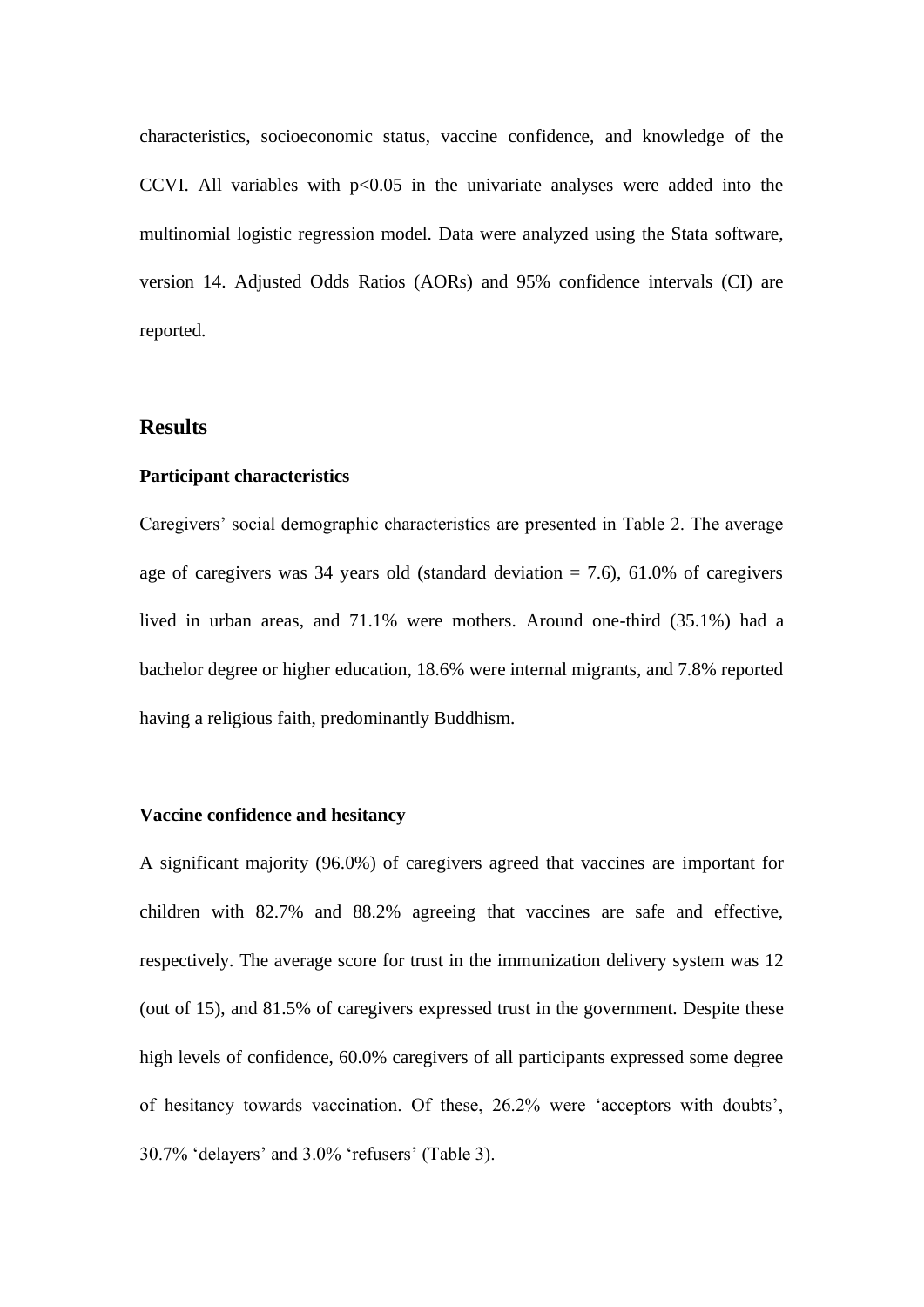### **The determinants of vaccine hesitancy**

Table 2 and 3 show the univariate associations between vaccine hesitancy and respondents' socio-demographic characteristics and their vaccine confidence. The prevalence of vaccine hesitancy varied significantly by socio-demographic characteristics such as rural or urban area, caregiver relationship with children, caregivers' age, religion, education, and income. Vaccine hesitancy was negatively associated with caregivers' confidence in vaccines (importance, safety and effectiveness), the vaccine delivery system, and the government. The prevalence of vaccine hesitancy was significantly higher among those who heard of CCVI compared with those had not heard of the CCVI (61.2% vs. 50.6%). Province, registered residence (internal migrants or not), and religious compatibility towards vaccination did not have significant univariate associations with vaccine hesitancy and were not included in the multinomial logistic regression analysis.

Table 4 presents the determinants of vaccine hesitancy from the multinomial logistic regression models, with "no vaccine hesitancy" used as the reference group for comparisons. This analysis showed that caregivers aged 30-35 years (compared to those  $\langle 30 \rangle$  years) had a significantly higher odds of being acceptors with doubts  $(AOR = 1.48; 95\%CI = 1.14-1.91)$  and delayers  $(AOR = 1.37; 95\%CI = 1.08-1.76)$ relative to the no vaccine hesitancy category. Caregivers with Buddhism or other religious belief (compared to no religion) had a higher odds of being acceptors with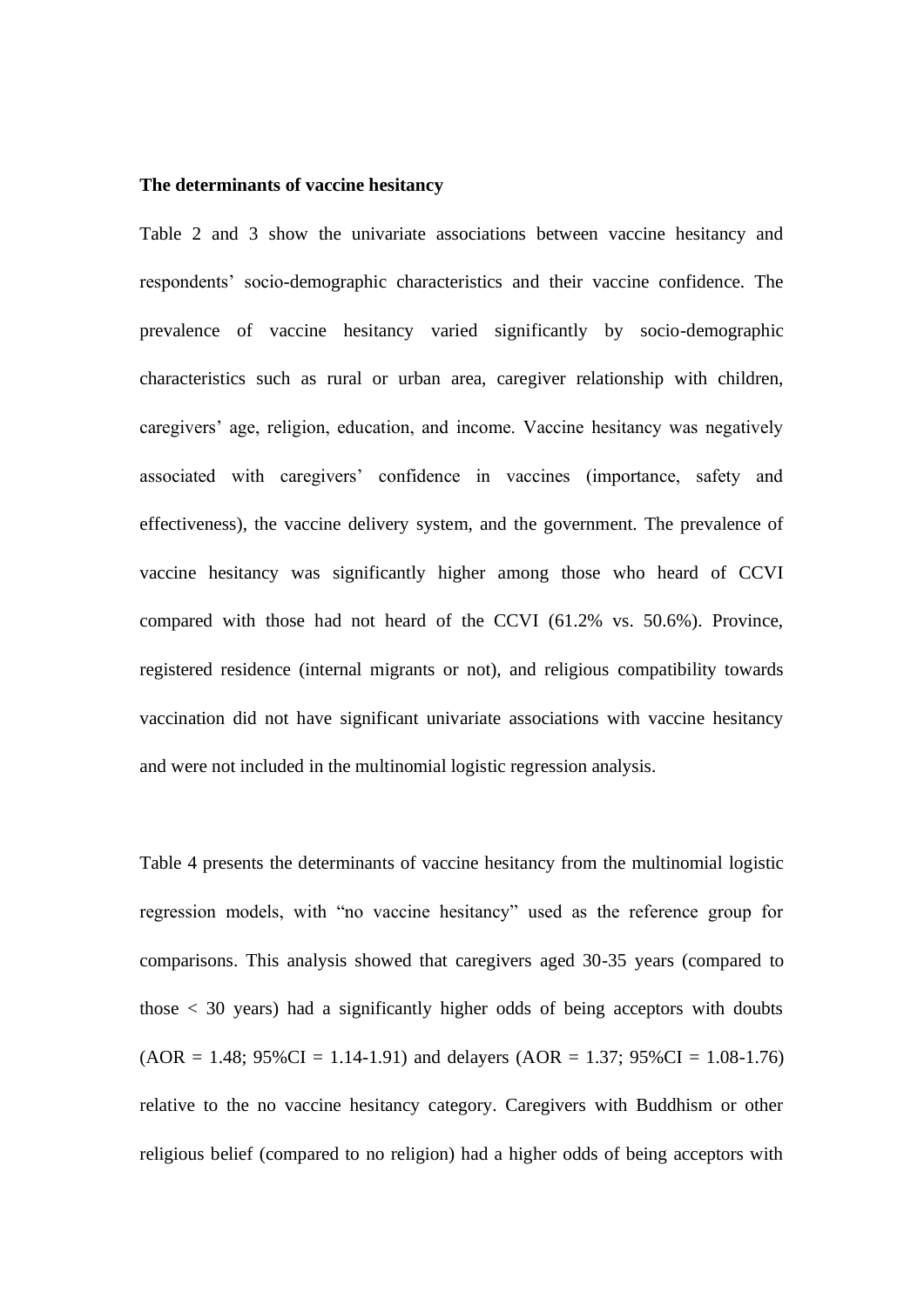doubts (AOR = 1.78;  $95\%CI = 1.16-2.73$ ), delayers (AOR = 1.50;  $95\%CI = 0.99-2.26$ ) or refusers (AOR = 2.52;  $95\%CI = 1.11-5.72$ ), and caregivers with higher education had a significantly higher odds of being acceptors with doubts (relative to the no hesitancy group). Rural or urban area, caregivers' relationship with children, and income level did not have significant associations with vaccine hesitancy in the analysis. In addition, confidence in the safety of vaccines was negatively associated with being an acceptor with doubts (AOR =  $0.64$ ;  $95\%$ CI =  $0.44$ -0.94), however, caregivers who heard about the CCVI had an increased odds of being acceptors with doubts (AOR =  $1.61$ ; 95%CI =  $1.05$ -2.45). Confidence in the vaccine delivery system and government were also negatively associated with vaccine hesitancy.

### **Reasons for vaccine hesitancy**

The main reasons for vaccine hesitancy reported by caregivers (Table 5) were hearing or reading negative information about vaccines (62.2%) or having a bad experience with previous vaccinations for their children (25.3%). Other important reasons included caregiver concerns about vaccine safety (24.6%), children's fear of needles (20.6%), complacency regarding vaccine-preventable diseases (20.5%), and the cost of self-paid vaccines (19.6%). Loss of confidence, inconvenience (including timing and cost), and negative vaccination experiences were significantly more frequently reported by 'refusers' compared with 'acceptors with doubts' or 'delayers'.

### **Discussion**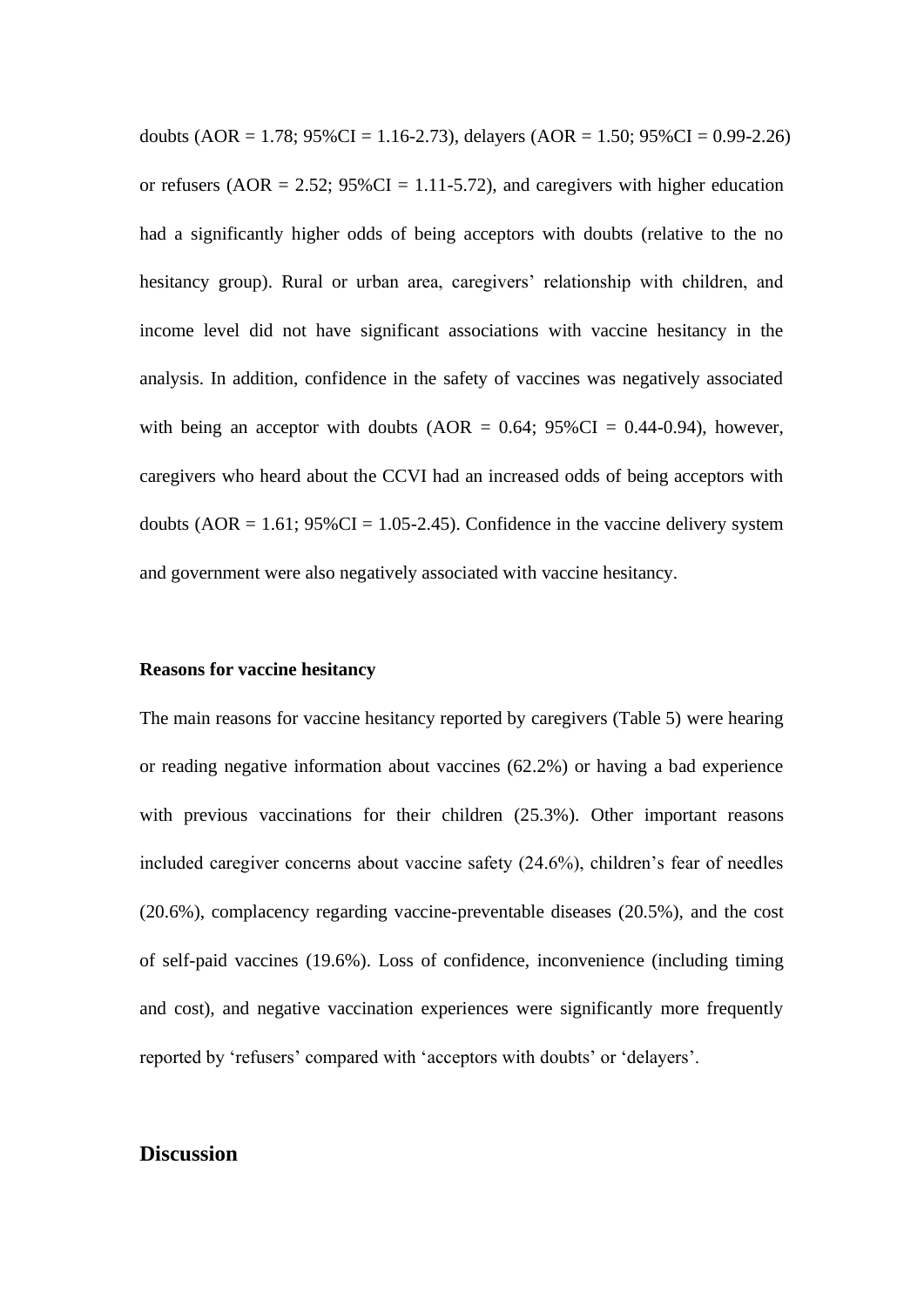We investigated the prevalence of vaccine hesitancy and its determinants from data collected in three provinces of China. Approximately 60% of caregivers of children <6 years old were hesitant about vaccinating their children. Hearing of the CCVI and lower confidence in the safety of vaccines, the vaccine delivery system, and the government were associated with odds of being vaccine hesitant. More educated caregivers and those reporting Buddhism or other religious beliefs were also significantly more hesitant toward vaccination.

Our study found that in China, 60% of caregivers experienced some degree of vaccine hesitancy six months after the CCVI. The proportion of delayers and refusers (33.7%) in our study was similar to the estimate from Guangzhou, China, in March 2020 (33.04%) [23], but higher than estimates from other countries such as Brazil, Malaysia, US, Italy, France [2,5,9-11]. The higher proportion of vaccine hesitant caregivers relative to other countries may be due to our survey being conducted within six months of the CCVI. Previous CCVI-related studies found that public confidence in vaccines decreased and their trust in government was eroded after the CCVI [18,20-22]. Our findings show that, reduced vaccine confidence and trust in government can lead to increased vaccine hesitancy among Chinese caregivers (Table 4). And hearing about CCVI was associated with a significantly increased odds of vaccine hesitancy, which concurs with an earlier study following the CCVI [23]. In addition, the patterns of vaccine hesitancy in China were different from other countries. In our study, most vaccine-hesitant caregivers were either 'delayers'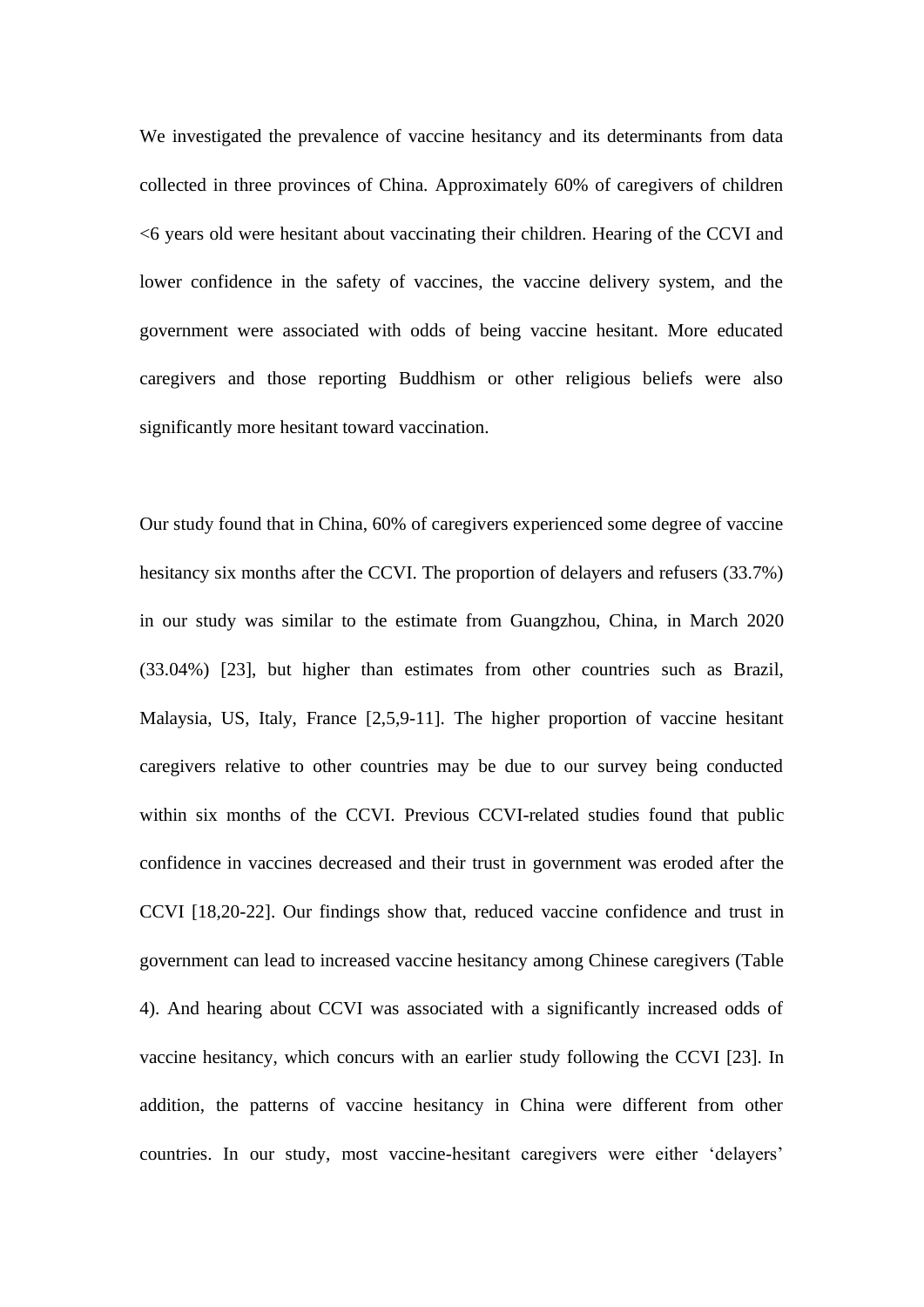(30.7%) or 'acceptors with doubts' (26.2%), rather than 'refusers' (3.0%). The proportion of delayers in China was much higher than that in Malaysia (7.9%) [11], France (7%) [5], US (7.3%) [9] and Ghana (22%) [27], but the proportion of refusers was much lower in our study than these countries: the prevalence of refusers was 3.2% in Malaysia [11], 15% in Ghana [27], 26% in France [5], and 5.6% in the US [9]. In China, EPI vaccines are provided free of charge and receiving them on time is a requirement for school admission; there are no exemptions regarding personal philosophical or religious beliefs. Hence, few caregivers would outrightly refuse vaccines for their children, but may instead delay or accept vaccinations with doubts due to this policy.

We reported that having confidence in the safety of vaccines was associated with a significantly reduced odds of being an acceptor with doubts, and concerns about the safety of vaccines were listed as one of the main reasons for Chinese caregivers' hesitancy towards vaccinating their children. These findings are consistent with other studies around the world [28,29]. If the perceived risk of vaccine-preventable diseases is lower than the perceived risk from vaccines, caregivers are likely to doubt the value of vaccines and become vaccine-hesitant [30]. Many studies suggest that a skewed risk-benefit perception favoring vaccine risk is a common reason for vaccine hesitancy [28,31]. In addition, we found that confidence in the vaccine delivery system and government significantly was associated with vaccine hesitancy - higher levels of confidence were associated with a reduced odds of doubt, delay or refusal to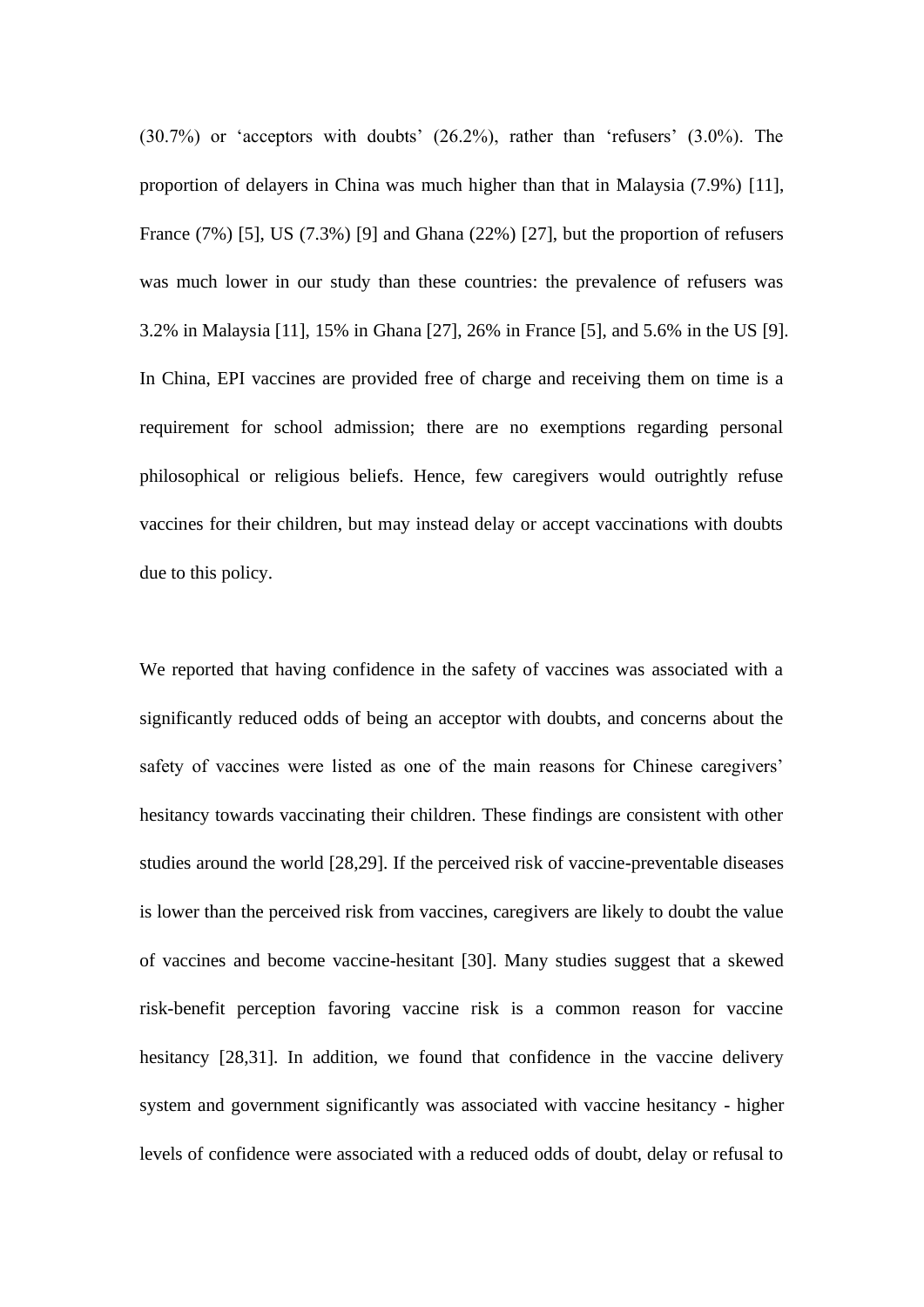vaccinate. The vaccine delivery system and government are important sources of vaccine-related information for the public and play key roles in addressing vaccine hesitancy. After the CCVI, the spread of negative information about vaccines through the media was overwhelming and weakened public's confidence in vaccine safety, vaccine delivery system, and the government [18]. In our study, exposure to negative information was the top reason for vaccine hesitancy (Table 5) and hearing about CCVI significantly increased the odds of being an acceptor with doubts (Table 4), which corresponds with findings from other studies [2,32]. Therefore, efforts should be made to address public's concern of vaccine safety, and to rebuild confidence in the vaccine delivery system and government following the vaccine incidents. One effective way is to improve health education to caregivers by delivering accurate and timely information about childhood vaccines to increase public confidence and consequently decrease vaccine hesitancy.

An important finding from our survey is that high levels of caregiver vaccine hesitancy can co-exist alongside high vaccine confidence. In our study, 60% of caregivers expressed some degree of hesitancy about vaccination, whereas 82.7% and 88.2% perceived vaccines to be safe and effective, respectively. There may be two possible reasons to explain this inconsistency. Firstly, caregivers may have reported their hesitancy towards specific vaccines, while their confidence might reflect their attitudes towards vaccination in general. Vaccine hesitancy may link specifically to vaccines involved in the CCVI, and vaccine confidence may have been reported for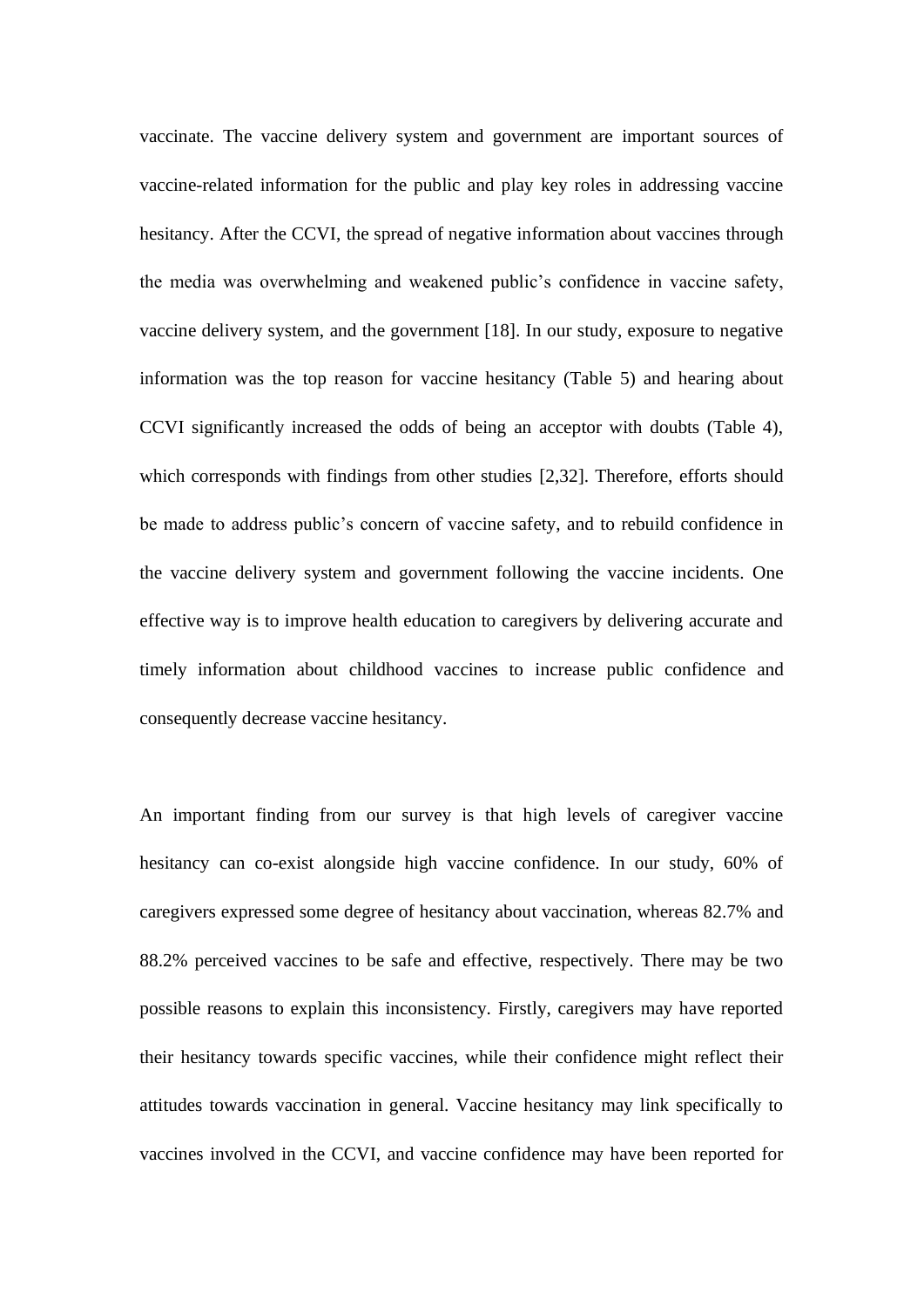the other EPI vaccines which have been in use decades. Secondly, according to the "3Cs" model of vaccine hesitancy, vaccine hesitancy covers confidence in vaccines as well as convenience (access to vaccination) and complacency (regarding the risk of vaccine preventable diseases) [25]. In our study, confidence issues, inconvenience (including timing and cost), and complacency issues were listed as reasons for vaccine hesitancy by a fifth (20%) participants, whereas more than half (62%) of caregivers listed exposure to negative vaccination information as their reason for vaccine hesitancy. This indicates that exposure to negative information, a loss of confidence in vaccine, inconvenience of getting vaccinated, and complacency issues all contributed to high levels of vaccine hesitancy in China. Furthermore, we found that refusers reported confidence issues, inconvenience, and negative vaccination experiences more frequently than acceptors with doubts or delayers (Table 5).

Interestingly, a positive trend between education level and accepting vaccination with doubts was observed in our study, although the odds of delaying or refusing vaccines did not significantly vary by education level. The association between education level and vaccine hesitancy varies in different contexts [33]. In France, highly educated parents were more likely to be delayers or refusers than non-hesitant [5], but no significant association was observed in Malaysia and Australia [11,32]. Caregivers with higher education may have better access to and search for vaccine-related information, and thereby be exposed to more negative vaccination information. Hence, they may be more prone to having doubts about vaccines for their children. A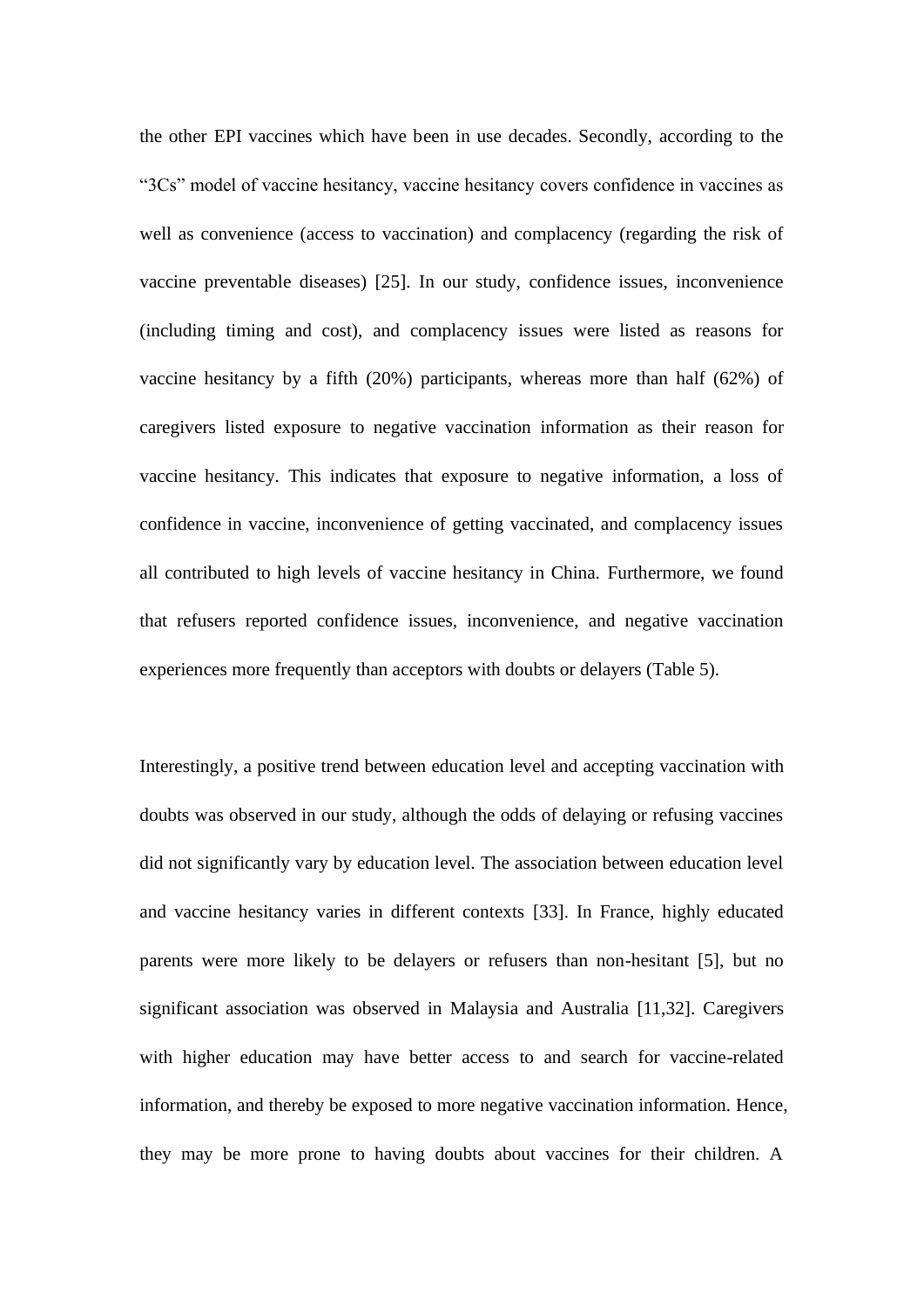negative association between education level and confidence in vaccine delivery system was also observed for caregivers in our study. On the other hand, caregivers with higher education are more rational and critical instead of emotional and heuristic in their decision making [5,33]. Although more exposed to negative information, caregivers with higher education levels also have a higher awareness of the value of vaccines. Therefore, even with doubts about vaccination, caregivers' doubts were not serious enough to make them delay or refuse vaccines for their children. Following the vaccine incidents, vaccination communication should be promoted to address the doubts about vaccination, especially targeting caregivers with higher education levels.

Reporting a religious affiliation was also a predictor of vaccine hesitancy in this study. In China, most people have no religious beliefs, and a minority are Buddhists. Our results showed that Chinese caregivers who were Buddhist or had other religious beliefs had a higher prevalence at each level of vaccine hesitancy compared to those who did not report a religious belief. Globally, the proportion of residents reporting religious incompatibility to vaccines is known to be the highest (25%) in the South-East Asian and Western Pacific regions where Buddhism is widespread [26]. Also, a European vaccine confidence survey suggested that Muslims are much less likely to agree that vaccines are safe and effective compared to Atheists [34], and a lower proportion of fully immunized children to Muslim mothers (compared with Christian mothers) has been reported in a Nigerian study [35]. More research is needed to explore the reasons why some Buddhists in China may potentially consider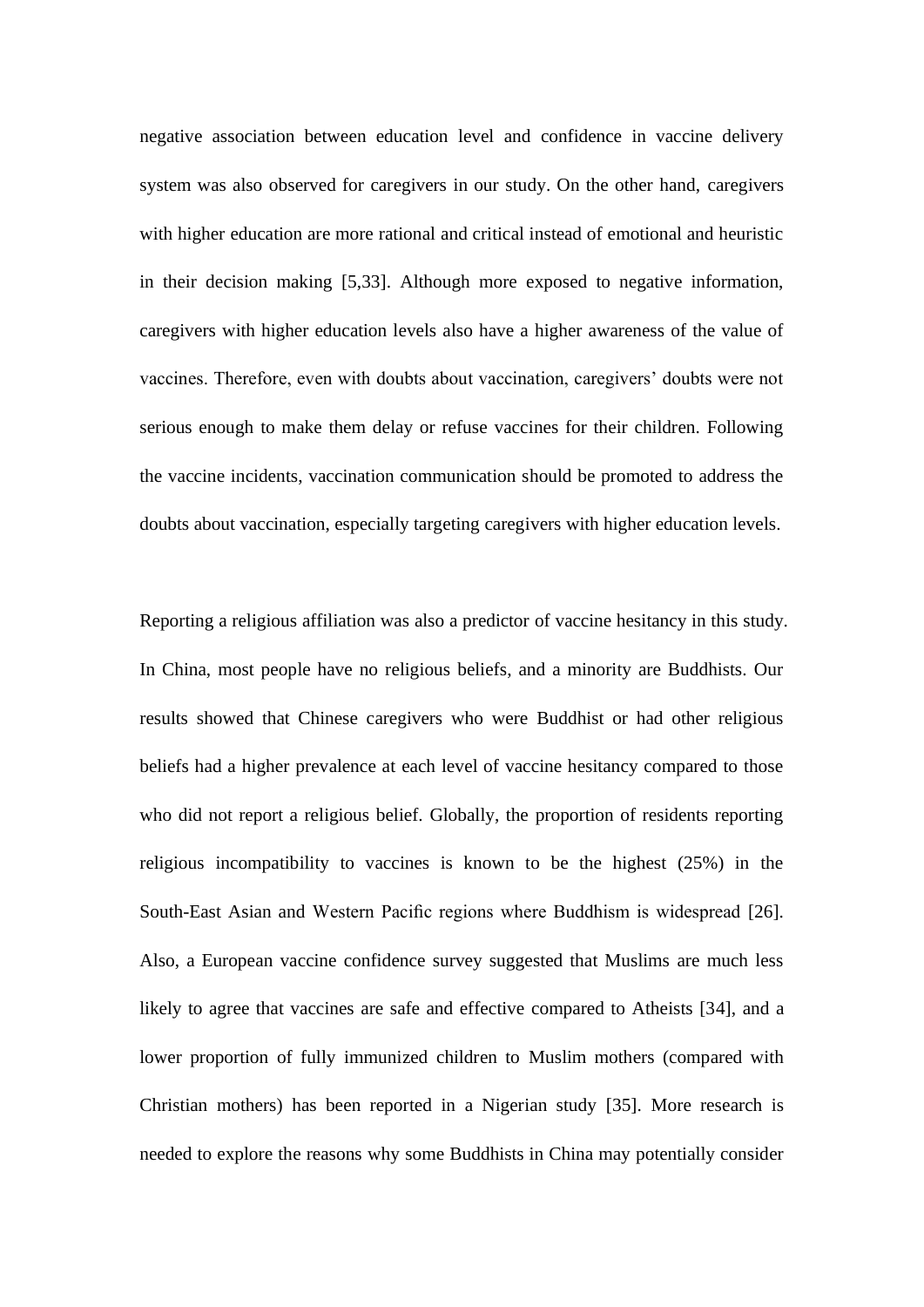vaccination as incompatible with their religious beliefs.

There were some limitations in our study. Firstly, the questionnaires were self-administered, which may have led to a misunderstanding of some questions. However, this anonymous online method of questionnaire administration addressed possible concerns of response bias due to participant fears of being criticized based on their perceptions towards childhood vaccination. Secondly, there may be some selection bias due to our sampling methodology. Participants were recruited via vaccination clinics, and caregivers who take their children to clinics for vaccination may be less likely to have vaccine hesitancy than those that do not present at the clinics. Therefore, the prevalence of vaccine hesitancy may actually be underestimated in our study. Thirdly, the small sample size of the "refusers" group (n=64) may have reduced the power to detect differences between the refusers relative to the no hesitancy group. Finally, we did not ask caregivers about their hesitancy towards specific childhood vaccines, and hesitancy level may vary by vaccines. The impact of the vaccine incident may last for a long time, and therefore, we plan to conduct a follow-up survey in late 2020 to describe the trend of vaccine hesitancy following the CCVI using estimates from this survey as a baseline.

# **Conclusions**

Vaccine hesitancy was prevalent among Chinese caregivers of young children following the CCVI. Over half of caregivers in our study either accepted childhood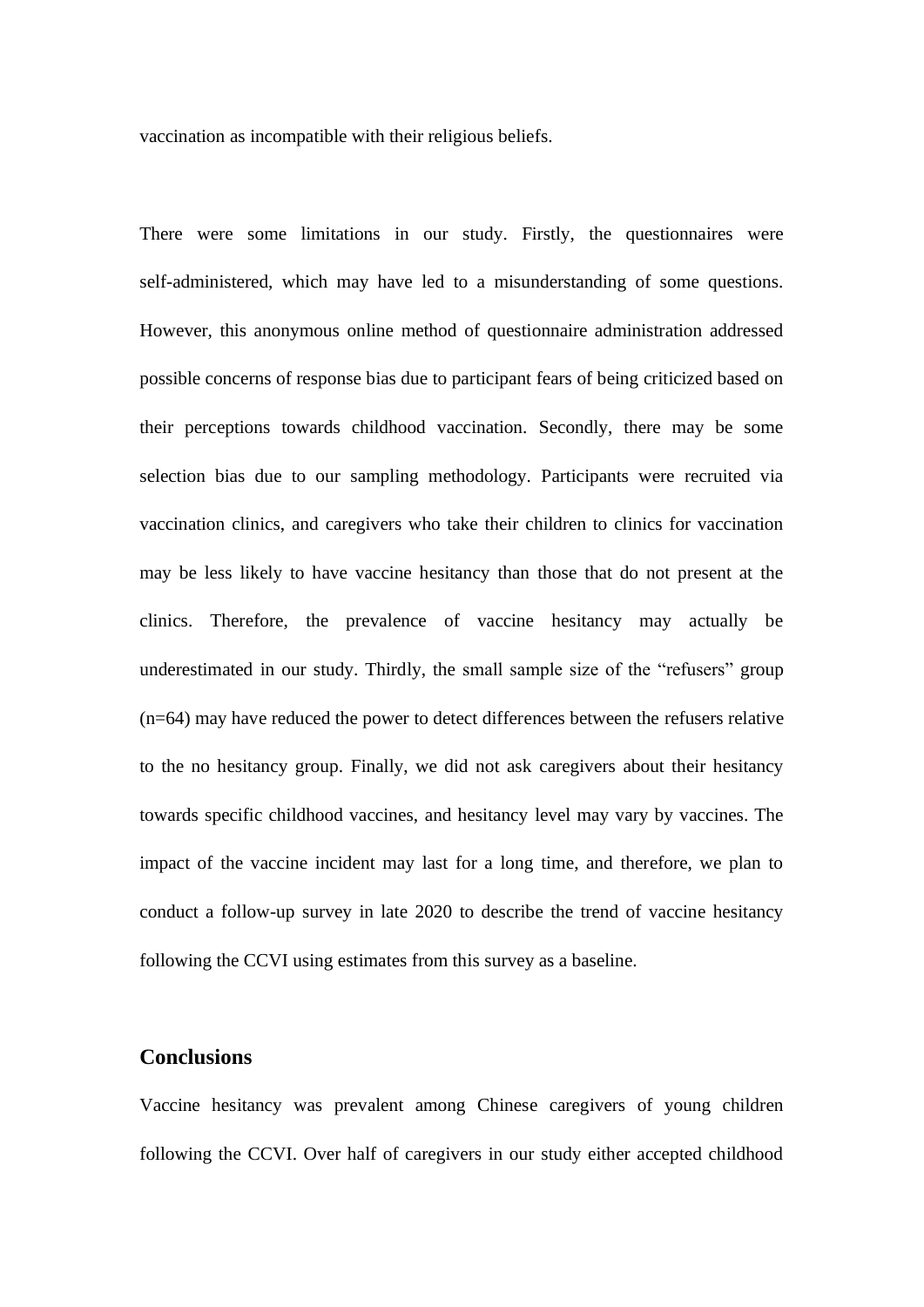vaccination with doubts or delayed vaccination; only a small number were active refusers. Our findings highlight the importance of addressing vaccine hesitancy, especially following vaccine incidents. Tailored communications are needed to reduce vaccine hesitancy, especially among the highly educated and Buddhist caregivers. Timely, effectively and appropriately disseminating vaccine safety information to the public is crucial to ensuring public trust in childhood vaccines.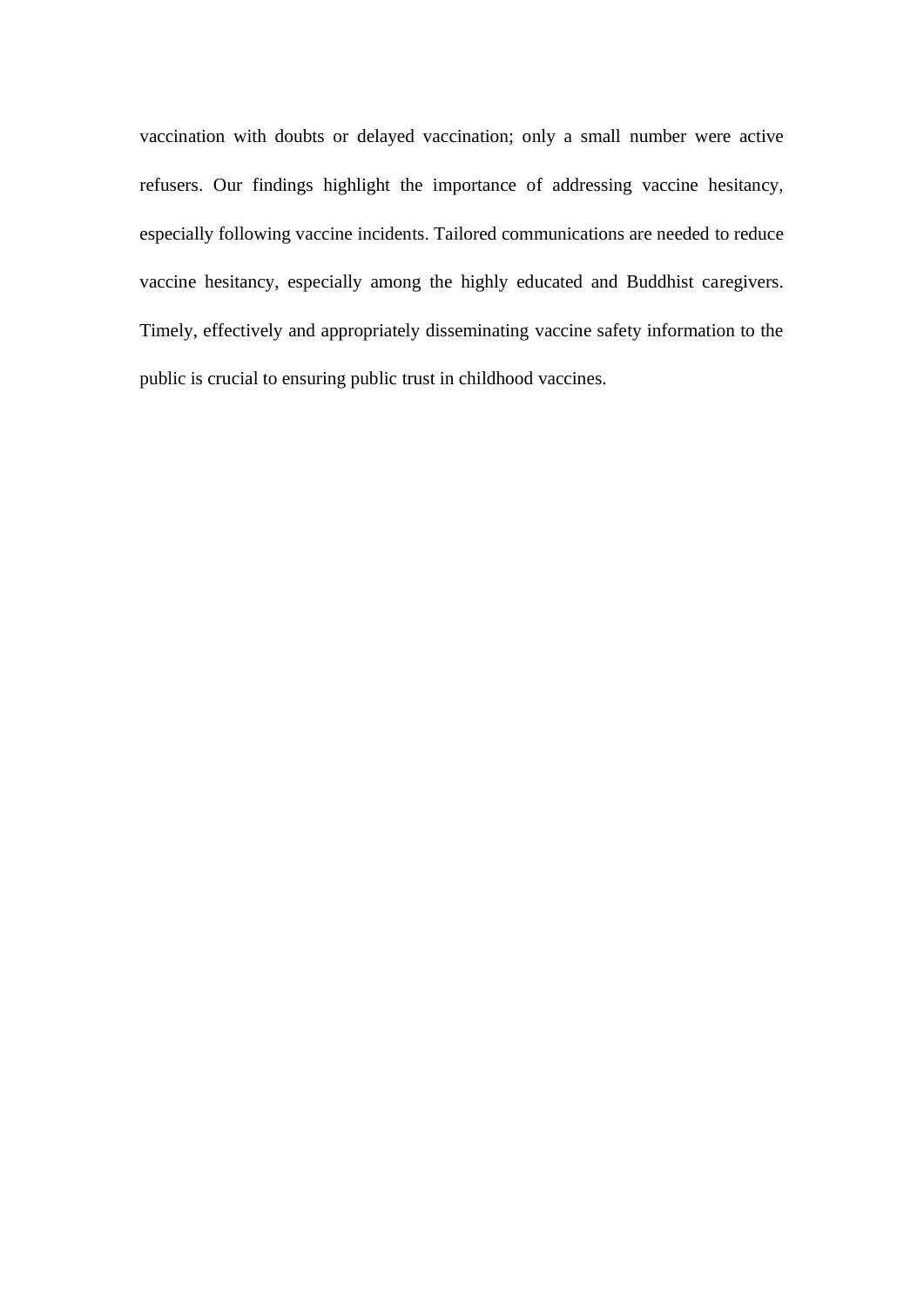### **Author Contributions**

ZH led the study design, guided the data analysis, and co-wrote the manuscript. FD analyzed data and wrote the manuscript. TC co-led the study design and revised the manuscript. MF revised the manuscript. FYS, XZ, KH, LR, HY participated in the study design. ST, HL co-led the study design and reviewed the manuscript.

### **Declaration of Competing Interest**

The authors declare that they have no known competing financial interests or personal relationships that could have appeared to influence the work reported in this paper.

#### **Ethics approval**

The Fudan University School of Public Health, and the London School of Hygiene & Tropical Medicine Ethics committees approved the study protocol [FDU IRB#2018-10-0703, LSHTM Ethics Ref 16016].

### **Acknowledgements**

We thank the data collection teams from Fudan University, China CDC, the provincial and county level CDCs, vaccination clinics who facilitated the research fieldwork, and all the survey participants.

### **Funding**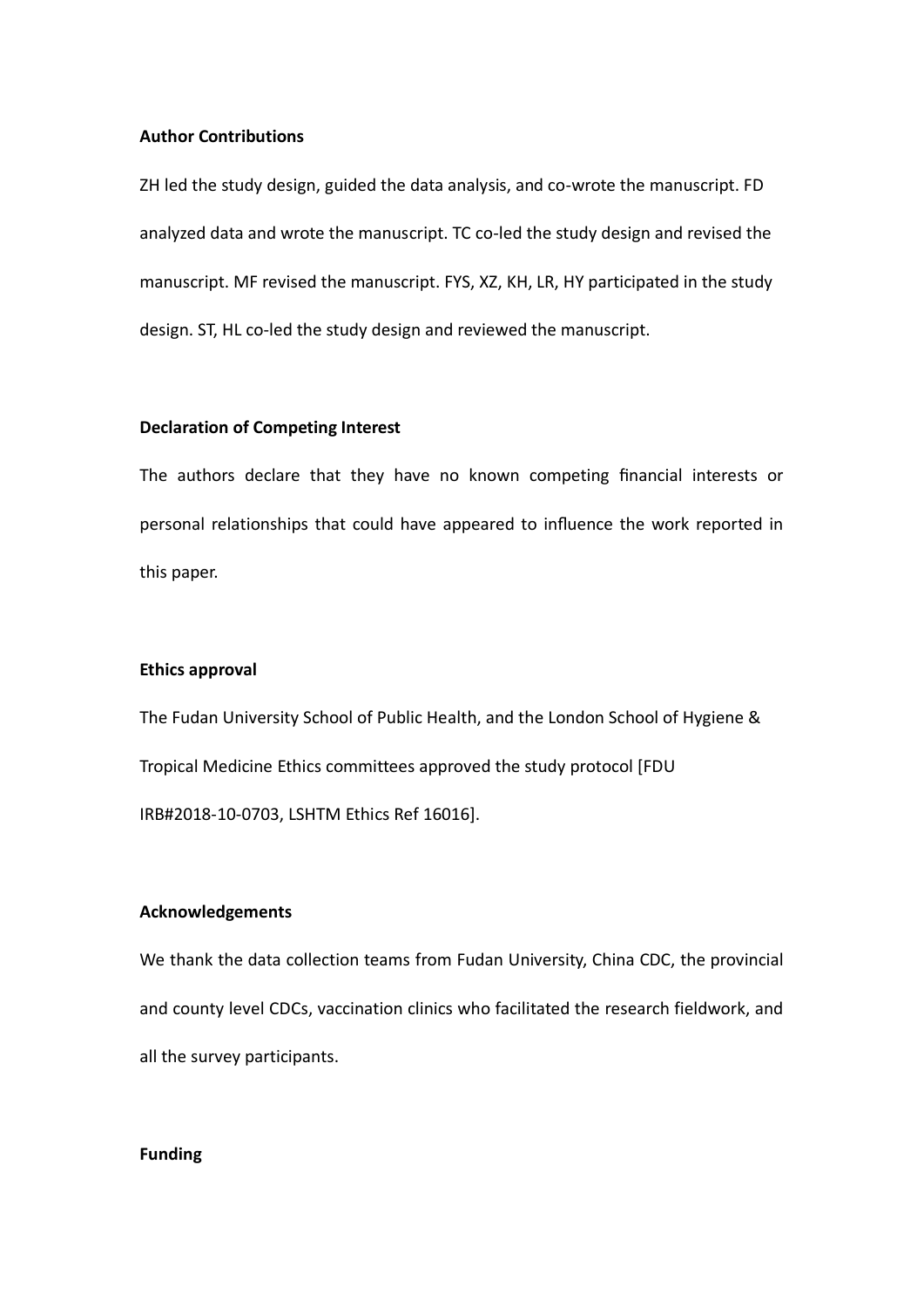This research was funded by the National Institute for Health Research (EPIDZL9012) using UK aid from the UK Government to support global health research. The views expressed in this publication are those of the authors and not necessarily those of the NIHR or the UK Department of Health and Social Care.

This research was supported by the National Institute for Health Research Health Protection Research Unit (NIHR HPRU) in Immunisation at London School of Hygiene and Tropical Medicine in partnership with Public Health England (PHE). The views expressed are those of the authors and not necessarily those of the NHS, the NIHR, the Department of Health or PHE.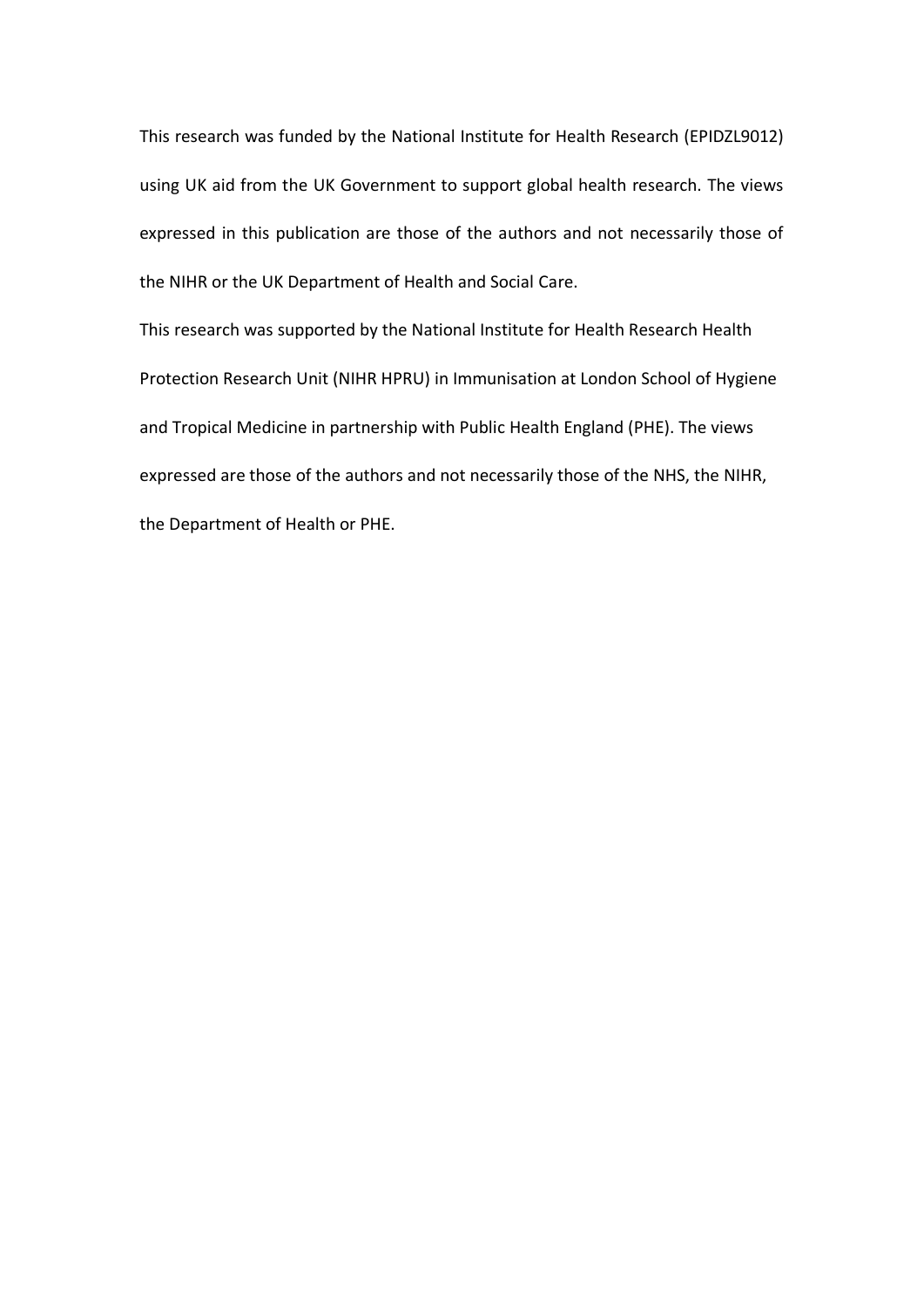### **References:**

[1] Andre FE, Booy R, Bock HL, Clemens J, Datta SK, John TJ, et al. Vaccination greatly reduces disease, disability, death and inequity worldwide. B WORLD HEALTH ORGAN 2008;86(2):140-6. DOI: [10.2471/blt.07.040089](https://doi.org/10.2471/blt.07.040089)

[2] Bianco A, Mascaro V, Zucco R, Pavia M. Parent perspectives on childhood vaccination: How to deal with vaccine hesitancy and refusal? VACCINE 2019;37(7):984-90. DOI: [10.1016/j.vaccine.2018.12.062](https://doi.org/10.1016/j.vaccine.2018.12.062)

[3] Larson HJ, Jarrett C, Eckersberger E, Smith DMD, Paterson P. Understanding vaccine hesitancy around vaccines and vaccination from a global perspective: A systematic review of published literature, 2007–2012. VACCINE 2014;32(19):2150-9. DOI: [10.1016/j.vaccine.2014.01.081](https://doi.org/10.1016/j.vaccine.2014.01.081)

[4] Larson HJ, Jarrett C, Schulz WS, Chaudhuri M, Zhou Y, Dube E, et al. Measuring vaccine hesitancy: The development of a survey tool. VACCINE 2015;33(34):4165-75. DOI: [10.1016/j.vaccine.2015.04.037](https://doi.org/10.1016/j.vaccine.2015.04.037)

[5] Bocquier A, Fressard L, Cortaredona S, Zaytseva A, Ward J, Gautier A, et al. Social differentiation of vaccine hesitancy among French parents and the mediating role of trust and commitment to health: A nationwide cross-sectional study. VACCINE 2018;36(50):7666-73. DOI: [10.1016/j.vaccine.2018.10.085](https://doi.org/10.1016/j.vaccine.2018.10.085)

[6] Ten threats to global health in 2019.

[https://www.who.int/news-room/feature-stories/ten-threats-to-global-health-in-2019.](https://www.who.int/news-room/feature-stories/ten-threats-to-global-health-in-2019) [accessed 23 June 2020]

[7] Meeting of the Strategic Advisory Group of Experts on immunization, October 2014 - conclusions and recommendations. Wkly Epidemiol Rec 2014;89(50):561-76.

[8] MacDonald NE. Vaccine hesitancy: Definition, scope and determinants.

VACCINE 2015;33(34):4161-4. DOI: [10.1016/j.vaccine.2015.04.036](https://doi.org/10.1016/j.vaccine.2015.04.036)

[9] Chung Y, Schamel J, Fisher A, Frew PM. Influences on Immunization Decision-Making among US Parents of Young Children. MATERN CHILD HLTH J 2017;21(12):2178-87. DOI: [10.1007/s10995-017-2336-6](https://doi.org/10.1007/s10995-017-2336-6)

[10]Brown AL, Sperandio M, Turssi CP, Leite R, Berton VF, Succi RM, et al. Vaccine confidence and hesitancy in Brazil. CAD SAUDE PUBLICA 2018;34(9): e11618. DOI: [10.1590/0102-311X00011618](https://doi.org/10.1590/0102-311X00011618)

[11] Mohd Azizi FS, Kew Y, Moy FM. Vaccine hesitancy among parents in a multi-ethnic country, Malaysia. VACCINE 2017;35(22):2955-61. DOI: 10.1016/j.vaccine.2017.04.010

[12]Hu Y, Chen Y, Guo J, Tang X, Shen L. Completeness and timeliness of vaccination and determinants for low and late uptake among young children in eastern China. HUM VACC IMMUNOTHER 2014;10(5):1408-15. DOI: [10.4161/hv.28054](https://doi.org/10.4161/hv.28054)

[13] China Center for Disease Control and Prevention. The vaccination coverage rate of China's immunization program has been maintained at over 90%.

http://www.gov.cn/xinwen/2019-02/25/content\_5368389.htm., 2019. [accessed 25 December 2019]

[14]张自力. 突发公共卫生事件报道中的媒体策略. 中国记者 2005(10):17-9. DOI: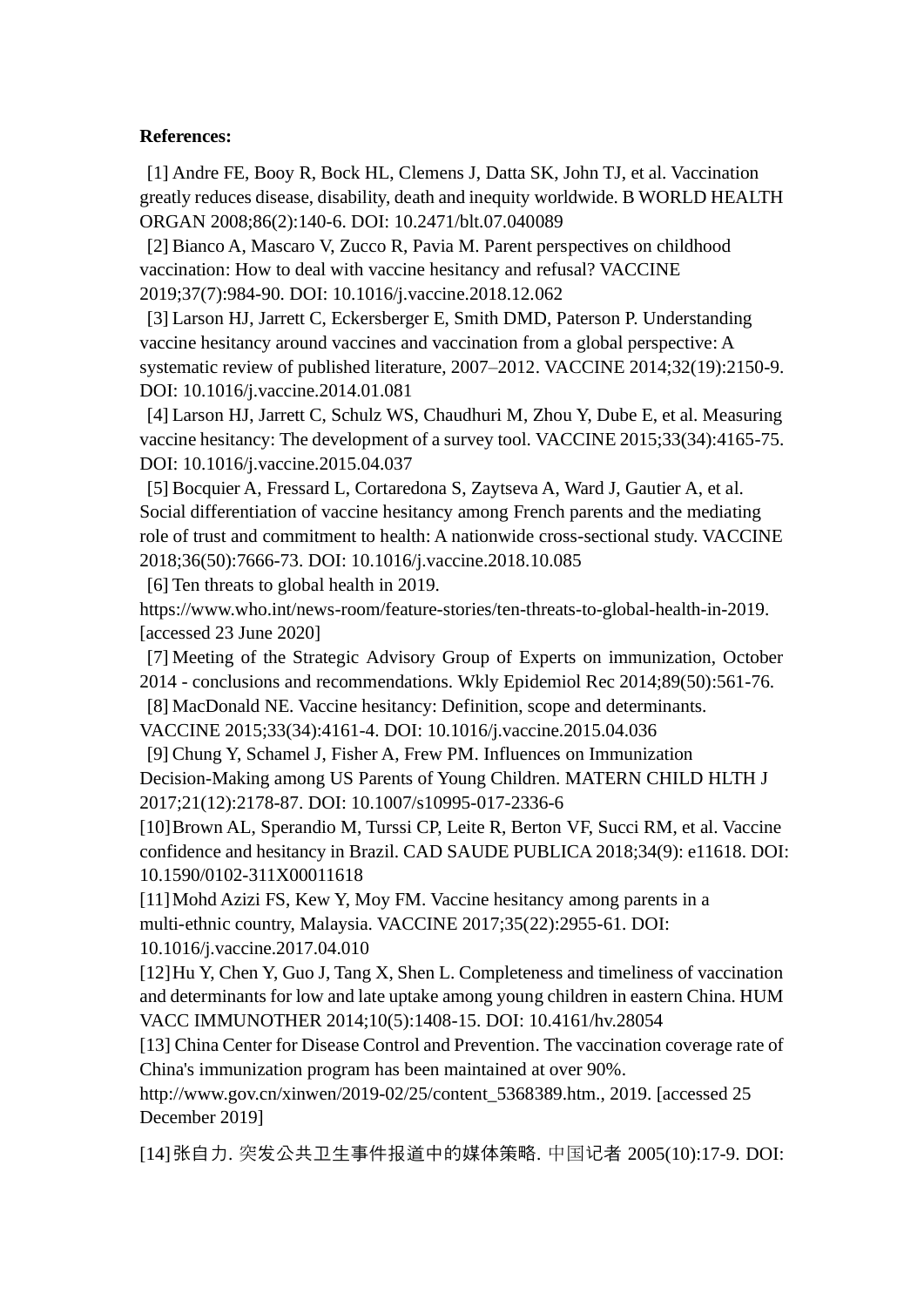10.3969/j.issn.1003-1146.2005.10.008

[15]张世英. 山西疫苗事件的启示. 中国公共卫生管理 2010;26(6):578-9. DOI:

### CNKI:SUN:GGWS.0.2010-06-008

[16]Chen B, Zhang JM, Jiang Z, Shao J, Jiang T, Wang Z, et al. Media and public reactions toward vaccination during the 'hepatitis B vaccine crisis' in China. VACCINE 2015;33(15):1780-5. DOI: [10.1016/j.vaccine.2015.02.046](https://doi.org/10.1016/j.vaccine.2015.02.046)

[17]Cao L, Zheng J, Cao L, Cui J, Xiao Q. Evaluation of the impact of Shandong illegal vaccine sales incident on immunizations in China. HUM VACC IMMUNOTHER 2018;14(7):1672-8. DOI: [10.1080/21645515.2018.1473697](https://doi.org/10.1080/21645515.2018.1473697)

[18]Han B, Wang S, Wan Y, Liu J, Zhao T, Cui J, et al. Has the public lost confidence in vaccines because of a vaccine scandal in China. VACCINE 2019;37(36):5270-5. DOI: [10.1016/j.vaccine.2019.07.052](https://doi.org/10.1016/j.vaccine.2019.07.052)

[19]Yu W, Liu D, Zheng J, Liu Y, An Z, Rodewald L, et al. Loss of confidence in vaccines following media reports of infant deaths after hepatitis B vaccination in China. INT J EPIDEMIOL 2016;45(2):441-9. DOI: [10.1093/ije/dyv349](https://doi.org/10.1093/ije/dyv349)

[20] Hu D, Martin C, Dredze M, Broniatowski DA. Chinese social media suggest decreased vaccine acceptance in China: An observational study on Weibo following the 2018 Changchun Changsheng vaccine incident. VACCINE 2020;38(13):2764-2770. DOI: 10.1016/j.vaccine.2020.02.027

[21]Zhou M, Qu S, Zhao L, Kong N, Campy KS, Wang S. Trust collapse caused by the Changsheng vaccine crisis in China. VACCINE 2019;37(26):3419-25. DOI: [10.1016/j.vaccine.2019.05.020](https://doi.org/10.1016/j.vaccine.2019.05.020)

[22] Liu B, Chen R, Zhao M, et al. Vaccine confidence in China after the Changsheng vaccine incident: a cross-sectional study. BMC Public Health. 2019;19(1):1564. DOI: 10.1186/s12889-019-7945-0

[23] He Q, Wang H, Ma Y et al. Changes in parents' decisions pertaining to vaccination of their children after the Changchun Changsheng vaccine scandal in Guangzhou, China. VACCINE,<https://doi.org/10.1016/j.vaccine.2020.08.039>

[24] Tu S, Sun FY, Chantler T et al. Caregiver and service provider vaccine confidence following the Changchun Changsheng vaccine incident in China: A cross-sectional mixed methods study. VACCINE, https://doi.org/10.1016/j.vaccine.2020.08.063

[25]WHO EURO Working Group on Vaccine Communications. Istanbul, Turkey, October 13-14, 2011.

[26]Larson HJ, de Figueiredo A, Xiahong Z, Schulz WS, Verger P, Johnston IG, et al. The state of vaccine confidence 2016: global insights through a 67-country survey. EBIOMEDICINE 2016;12: 295-301. DOI: [10.1016/j.ebiom.2016.08.042](https://doi.org/10.1016/j.ebiom.2016.08.042)

[27]Wallace AS, Wannemuehler K, Bonsu G, Wardle M, Nyaku M, Amponsah-Achiano K, et al. Development of a valid and reliable scale to assess parents' beliefs and attitudes about childhood vaccines and their association with vaccination uptake and delay in Ghana. VACCINE 2019;37(6):848-56. DOI: [10.1016/j.vaccine.2018.12.055](https://doi.org/10.1016/j.vaccine.2018.12.055)

[28]Marti M, de Cola M, MacDonald NE, Dumolard L, Duclos P. Assessments of global drivers of vaccine hesitancy in 2014-Looking beyond safety concerns. PLOS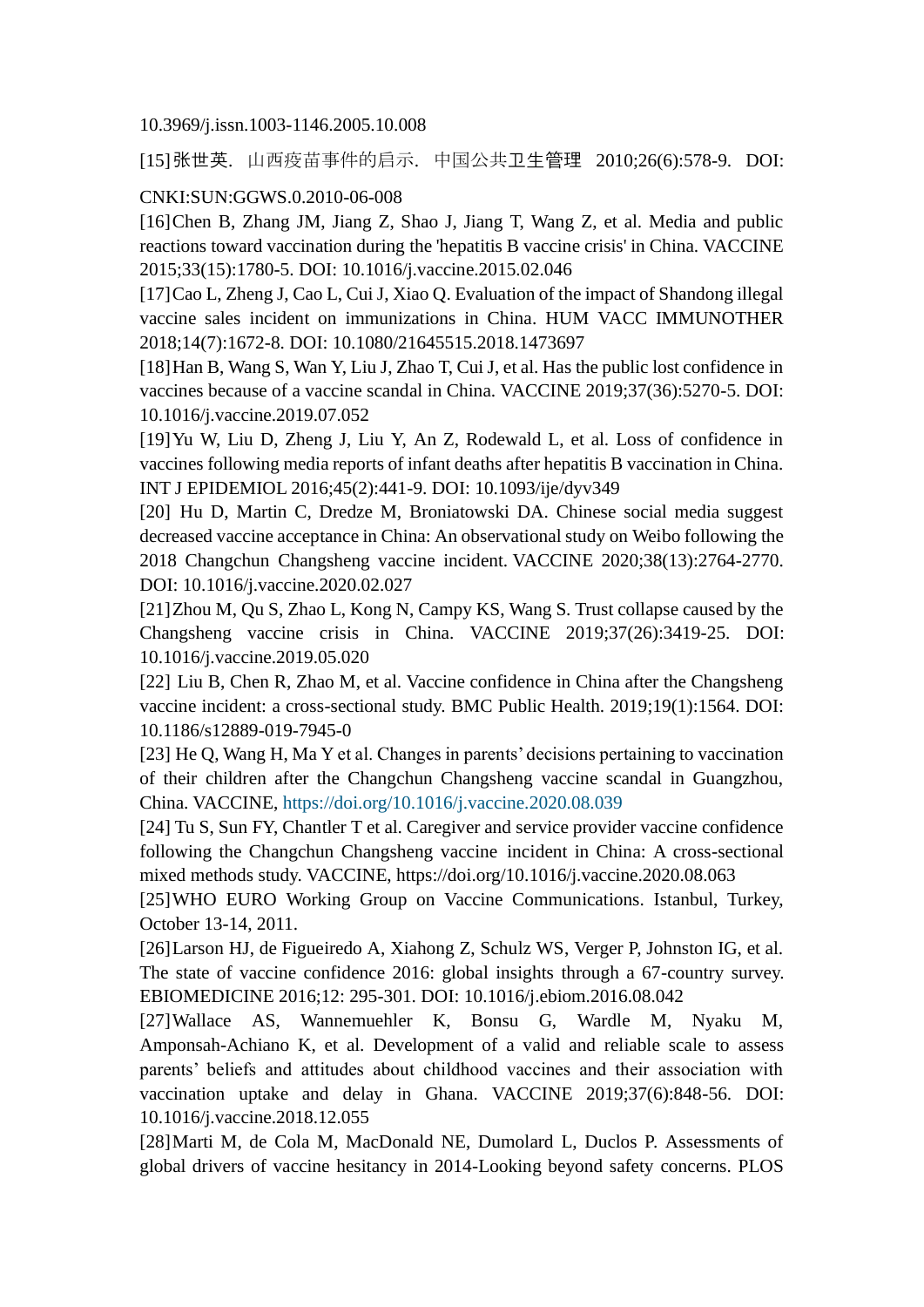ONE 2017;12(3): e172310. DOI: [10.1371/journal.pone.0172310](https://doi.org/10.1371/journal.pone.0172310)

[29]Gilkey MB, McRee A, Brewer NT. Forgone vaccination during childhood and adolescence: findings of a statewide survey of parents. PREV MED 2013;56(3-4):202-6. DOI: [10.1016/j.ypmed.2012.12.019](https://doi.org/10.1016/j.ypmed.2012.12.019)

[30]Kennedy A, LaVail K, Nowak G, Basket M, Landry S. Confidence about vaccines in the United States: understanding parents' perceptions. HEALTH AFFAIR 2011;30(6):1151-9. DOI: [10.1377/hlthaff.2011.0396](https://doi.org/10.1377/hlthaff.2011.0396)

[31]Lane S, MacDonald NE, Marti M, Dumolard L. Vaccine hesitancy around the globe: Analysis of three years of WHO/UNICEF Joint Reporting Form data-2015–2017. VACCINE 2018;36(26):3861-7. DOI: [10.1016/j.vaccine.2018.03.063](https://doi.org/10.1016/j.vaccine.2018.03.063) [32]Maria YKC, Danchin M, Willaby HW, Pemberton S, Leask J. Parental attitudes, beliefs, behaviours and concerns towards childhood vaccinations in Australia: A national online survey. AUST FAM PHYSICIAN 2017;46(3):145.

[33]Peretti-Watel P, Ward JK, Schulz WS, Verger P, Larson HJ. Vaccine hesitancy: clarifying a theoretical framework for an ambiguous notion. PLoS Currents 2015. DOI: [10.1371/currents.outbreaks.6844c80ff9f5b273f34c91f71b7fc289](https://doi.org/10.1371/currents.outbreaks.6844c80ff9f5b273f34c91f71b7fc289)

[34]Larson H, Figueiredo A, Karafillakis E, Rawal M. State of vaccine confidence in the EU 2018. Luxembourg: Publications Office of the European Union, 2018. DOI: 10.1093/eurpub/ckz185.374

[35] Antai D. Faith and child survival: the role of religion in childhood immunization in Nigeria. J BIOSOC SCI 2009;41(1):57-76. DOI: [10.1017/S0021932008002861](https://doi.org/10.1017/S0021932008002861)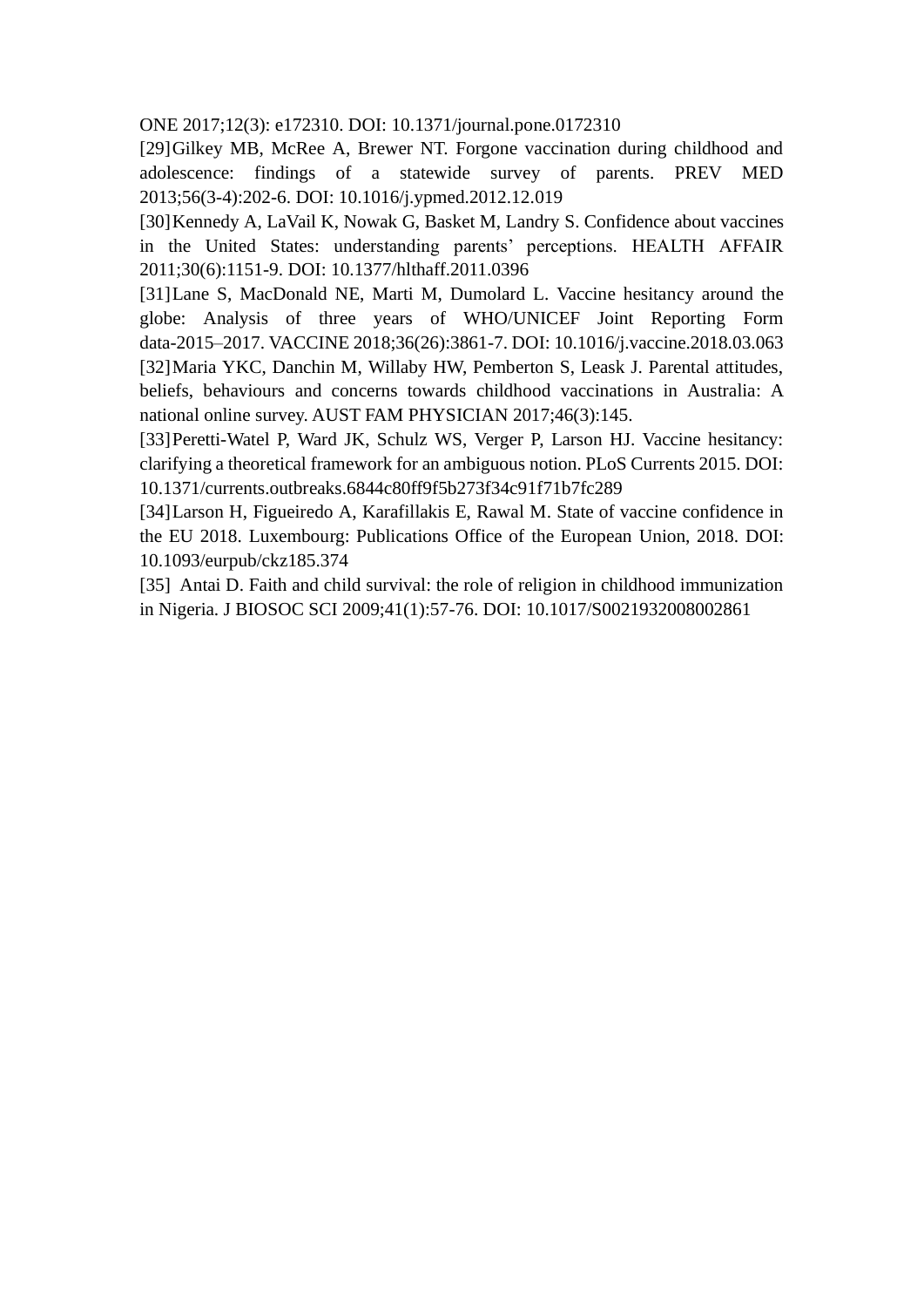Table 1. Measures of vaccine hesitancy and confidence.

Measures

*Vaccine hesitancy (3 items)*

1. Have you ever hesitated about getting a vaccination for your child or yourself due to reasons other than allergies and sickness? (Yes/No)

2. Have you ever delayed getting a vaccination for your child or yourself due to reasons other than allergies and sickness? (Yes/No)

3. Have you ever refused to get a vaccination for your child or yourself due to reasons other than allergies and sickness? (Yes/No)

*Vaccine confidence (3 dimensions of trust)*

*Degree of trust in vaccines (4 items)<sup>a</sup>*

1. Vaccines are important for children to have

2. Overall, I think vaccines are safe

3. Overall, I think vaccines are effective

4. Vaccines are compatible with my personal or religious beliefs

*Degree of trust in system that delivers vaccines (3 items)<sup>b</sup>*

Please estimate your degree of trust in the following sources regarding vaccination information and services they provided.

1. Healthcare providers

2. CDC, hospitals or other professional institutions

3. Vaccine manufacturers and companies

*Degree of trust in motivations of the policy-makers who decide on the needed vaccines (1 item)<sup>b</sup>*

Please estimate your degree of trust in government regarding vaccination information it provided.

a 5-point Likert scale from strongly disagree to strongly agree, including neutral/don't know.

b 5-point Likert scale from strongly distrust to strongly trust, including neutral.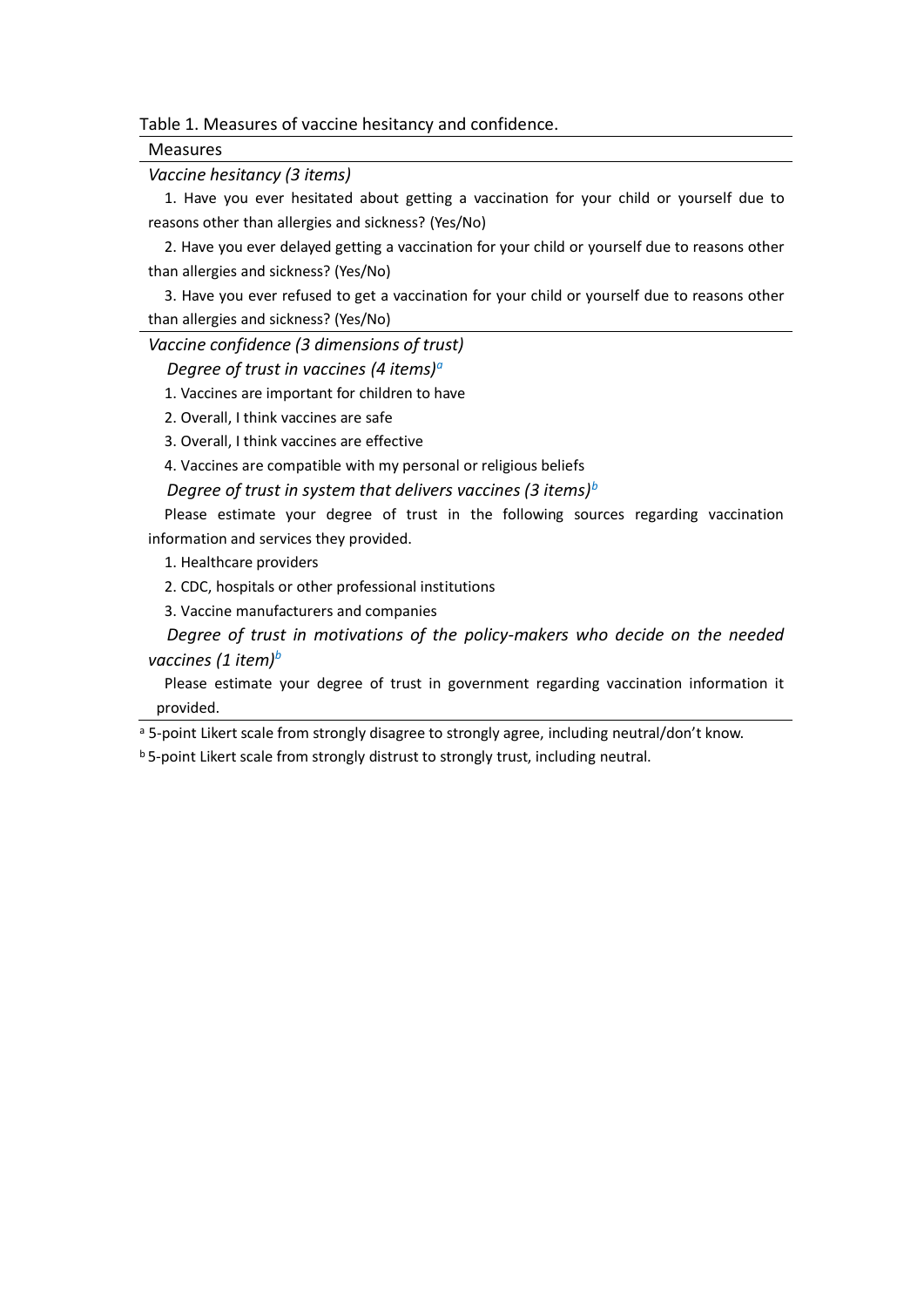| Characteristics                      |                 |                         |                          |            |            |                        |
|--------------------------------------|-----------------|-------------------------|--------------------------|------------|------------|------------------------|
|                                      | Total<br>sample | No vaccine<br>hesitancy | Acceptors<br>with doubts | Delayers   | Refusers   | p-value                |
| Total                                | 2124            | 850 (40.0)              | 557 (26.2)               | 653 (30.7) | 64(3.0)    |                        |
| Province                             |                 |                         |                          |            |            |                        |
| Shenzhen city                        | 411 (19.4)      | 168 (40.9)              | 99 (24.1)                | 130 (31.6) | 14(3.4)    | 0.829a                 |
| Anhui province                       | 855 (40.3)      | 344 (40.2)              | 231 (27.0)               | 252 (29.5) | 28(3.3)    |                        |
| Shaanxi province                     | 858 (40.4)      | 338 (39.4)              | 227 (26.5)               | 271 (31.6) | 22(2.6)    |                        |
| Urban or rural area                  |                 |                         |                          |            |            |                        |
| Urban                                | 1295 (61.0)     | 491 (37.9)              | 353 (27.3)               | 420 (32.4) | 31(2.4)    | 0.006a                 |
| Rural                                | 829 (39.0)      | 359 (43.3)              | 204 (24.6)               | 233(28.1)  | 33(4.0)    |                        |
| Caregiver relationship with children |                 |                         |                          |            |            |                        |
| Mother                               | 1511 (71.1)     | 563 (37.3)              | 386 (25.6)               | 518 (34.3) | 44 (2.9)   | $< 0.001$ <sup>a</sup> |
| Father                               | 421 (19.8)      | 167 (39.7)              | 138 (32.8)               | 100(23.8)  | 16(3.8)    |                        |
| Grandparents and others              | 192 (9.0)       | 120 (62.5)              | 33 (17.2)                | 35 (18.2)  | 4(2.1)     |                        |
| Age group (years)                    |                 |                         |                          |            |            |                        |
| $<=30$                               | 766 (36.1)      | 317(41.4)               | 189 (24.7)               | 230 (30.0) | 30(3.9)    | < 0.001 <sup>b</sup>   |
| $~^{\sim}35$                         | 853 (40.2)      | 279 (32.7)              | 254 (29.8)               | 299 (35.1) | 21(2.5)    |                        |
| ~10                                  | 267 (12.6)      | 109 (40.8)              | 68 (25.5)                | 83 (31.1)  | 7(2.6)     |                        |
| $>40$                                | 238 (11.2)      | 145 (60.9)              | 46 (19.3)                | 41 (17.2)  | 6(2.5)     |                        |
| Religious beliefs                    |                 |                         |                          |            |            |                        |
| None                                 | 1958 (92.2)     | 802 (41.0)              | 504 (25.7)               | 596 (30.4) | 56 $(2.9)$ | 0.015a                 |
| Buddhism or others                   | 166 (7.8)       | 48 (28.9)               | 53 (31.9)                | 51 (34.3)  | 8(4.8)     |                        |
| Education                            |                 |                         |                          |            |            |                        |
| Middle school or below               | 391 (18.4)      | 191 (48.9)              | 51(13.0)                 | 137 (35.0) | 12(3.1)    | $< 0.001$ <sup>a</sup> |
| High school                          | 412 (19.4)      | 190 (46.1)              | 90(21.8)                 | 126 (30.6) | 6(1.5)     |                        |
| Junior college                       | 575 (27.1)      | 200 (34.8)              | 178 (31.0)               | 179 (31.1) | 18(3.1)    |                        |
| Bachelor degree or above             | 746 (35.1)      | 269 (36.1)              | 238 (31.9)               | 211(28.3)  | 28(3.8)    |                        |
| Annual household income              |                 |                         |                          |            |            |                        |
| (1000 Renminbi)                      |                 |                         |                          |            |            |                        |
| $20$                                 | 296 (14.0)      | 125 (42.2)              | 65 (22.0)                | 93 (31.4)  | 13(4.4)    | $0.018$ <sup>a</sup>   |
| 20-50                                | 425 (20.0)      | 189 (44.5)              | 93 (21.9)                | 128 (30.1) | 15(3.5)    |                        |
| 50-100                               | 619 (29.2)      | 234 (37.8)              | 165 (26.7)               | 201 (32.5) | 19(3.1)    |                        |
| 100-200                              | 479 (22.6)      | 201 (42.0)              | 139 (29.0)               | 130 (27.1) | 9(1.9)     |                        |
| >200                                 | 303 (14.3)      | 100(33.0)               | 94 (31.0)                | 101 (33.3) | 8(2.6)     |                        |
| Registered residence                 |                 |                         |                          |            |            |                        |
| Local residents                      | 1729 (81.4)     | 685 (39.6)              | 456 (26.4)               | 528 (30.5) | 60(3.5)    | 0.071a                 |
| Internal migrants                    | 395 (18.6)      | 165 (41.8)              | 101 (25.6)               | 125(31.7)  | 4(1.0)     |                        |

Table 2. Participants' characteristics and vaccine hesitancy level, n(%).

<sup>a</sup> P value from Chi-square. <sup>b</sup> P value from Fisher's exact tests. Boldface indicates statistical significance (p<0.05).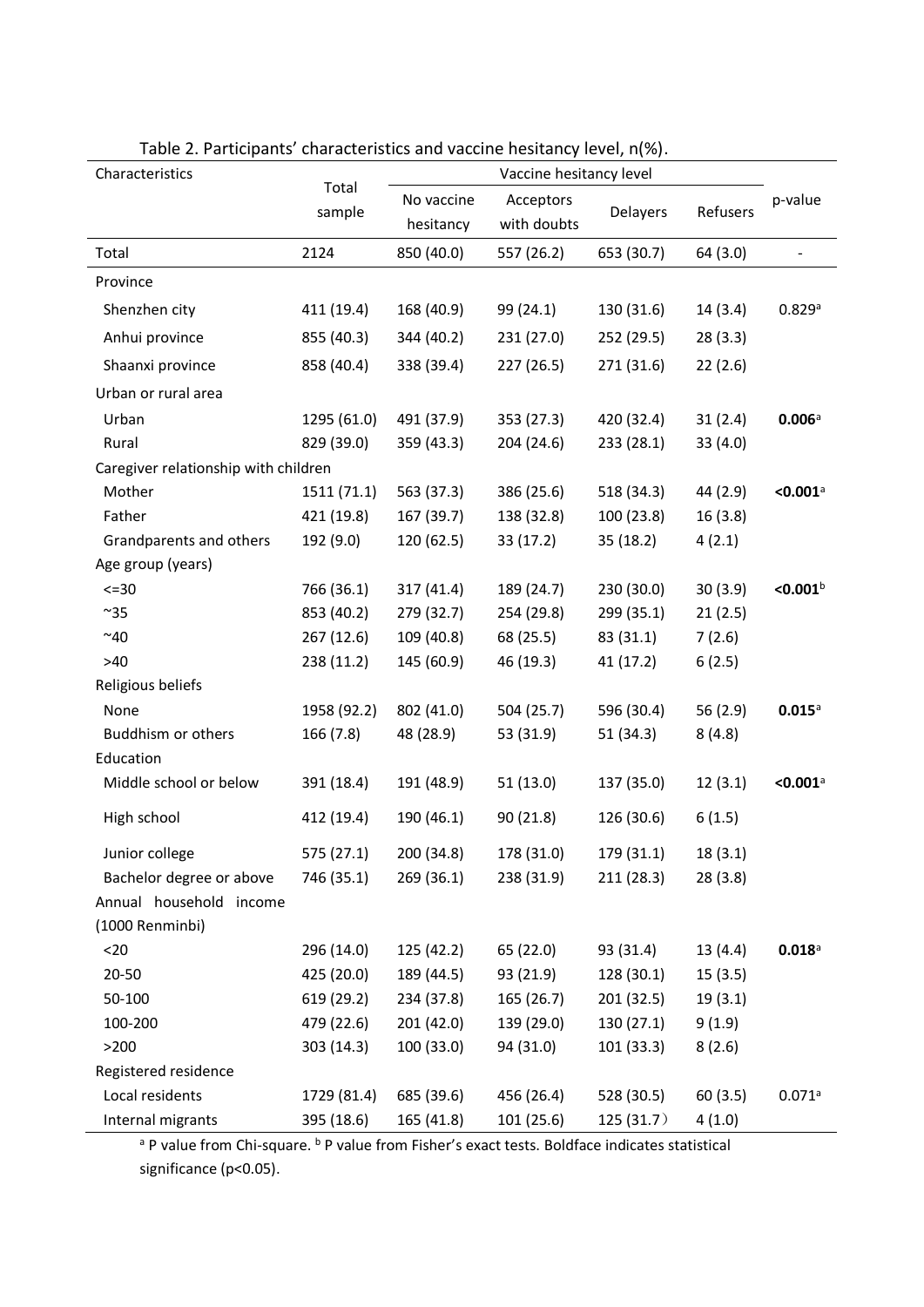| Vaccine confidence            | Total          |                  | Vaccine hesitancy level |                |             |                      |
|-------------------------------|----------------|------------------|-------------------------|----------------|-------------|----------------------|
|                               | sample         | No vaccine       | Acceptors               |                | Refusers    | p-value              |
|                               |                | hesitancy        | with doubts             | Delayers       |             |                      |
| Total                         | 2124           | 850 (40.0)       | 557 (26.2)              | 653 (30.7)     | 64(3.0)     | $\frac{1}{2}$        |
| Trust in vaccine importance   |                |                  |                         |                |             |                      |
| <b>Disagree</b>               | 80(3.8)        | 23 (28.8)        | 23 (28.8)               | 28 (35.0)      | 6(7.5)      | 0.034a               |
| Agree                         | 2043 (96.2)    | 827 (40.5)       | 534 (26.1)              | 624 (30.5)     | 58 (2.8)    |                      |
| Trust in vaccine safety       |                |                  |                         |                |             |                      |
| <b>Disagree</b>               | 368 (17.3)     | 98 (26.6)        | 125 (34.0)              | 126 (34.2)     | 19(5.2)     | < 0.001 <sup>b</sup> |
| Agree                         | 1755 (82.7)    | 752 (42.9)       | 432 (24.6)              | 526 (30.0)     | 45(2.6)     |                      |
| Trust<br>in<br>vaccine        |                |                  |                         |                |             |                      |
| effectiveness                 |                |                  |                         |                |             |                      |
| <b>Disagree</b>               | 250(11.8)      | 73 (29.2)        | 75 (30.0)               | 88 (35.2)      | 14(5.6)     | < 0.001 <sup>b</sup> |
| Agree                         | 1870 (88.2)    | 776 (41.5)       | 481 (25.7)              | 563 (30.1)     | 50 $(2.7)$  |                      |
| Religious compatibility       |                |                  |                         |                |             |                      |
| <b>Disagree</b>               | 88 (4.2)       | 32 (36.4)        | 24(27.3)                | 26(29.6)       | 6(6.8)      | 0.211a               |
| Agree                         | 2034 (95.9)    | 818 (40.2)       | 533 (26.2)              | 625 (30.7)     | 58 (2.9)    |                      |
| Score of trust in system that | 11.97<br>$\pm$ |                  |                         | 11.77<br>$\pm$ | 11.30 $\pm$ |                      |
| delivers vaccines (mean ±     | 1.95           | $12.42 \pm 1.82$ | $11.58 \pm 1.96$        | 1.95           | 2.28        | $< 0.001$ c          |
| Standard deviation)           |                |                  |                         |                |             |                      |
| Trust in government           |                |                  |                         |                |             |                      |
| Distrust                      | 392 (18.5)     | 98 (25.0)        | 128 (32.7)              | 144 (36.7)     | 22(5.6)     | < 0.001 <sup>b</sup> |
| Trust                         | 1729 (81.5)    | 752 (43.5)       | 429 (24.8)              | 506 (29.3)     | 42(2.4)     |                      |
| Heard of vaccine incidents    |                |                  |                         |                |             |                      |
| Yes                           | 1883 (88.7)    | 731 (38.8)       | 523 (27.8)              | 576 (30.6)     | 53 $(2.8)$  | < 0.001 <sup>b</sup> |
| No                            | 241 (11.4)     | 119 (49.4)       | 34 (14.1)               | 77 (32.0)      | 11(4.6)     |                      |

Table 3. Participants' vaccine confidence and vaccine hesitancy level, n(%).

<sup>a</sup> P-value from Fisher's exact tests. <sup>b</sup> P-value from Chi-square tests. <sup>c</sup> P-value from ANOVA. Boldface indicates statistical significance (p<0.05).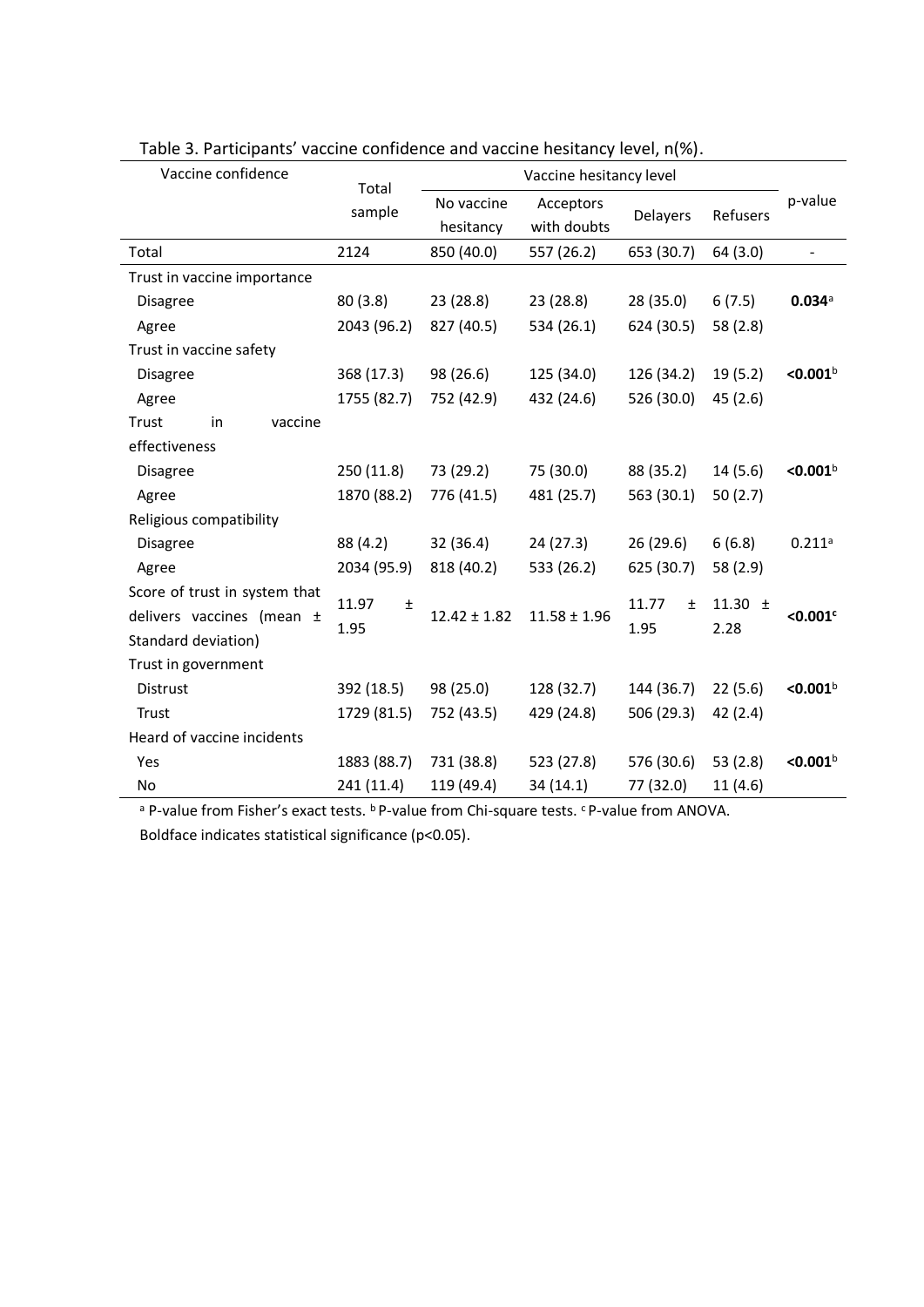| Variables (reference)                  | Acceptors with<br>doubts | <b>Delayers</b>        | Refusers              |
|----------------------------------------|--------------------------|------------------------|-----------------------|
| Rural (urban)                          | $0.94(0.74 - 1.19)$      | $0.85(0.68 - 1.06)$    | $1.58(0.93 - 2.68)$   |
| Caregiver relationship with children   |                          |                        |                       |
| (mother)                               |                          |                        |                       |
| Father                                 | $1.34*(1.01 - 1.76)$     | $0.74*(0.56 - 0.99)$   | $1.40(0.75 - 2.60)$   |
| Grandparents and others                | $0.74(0.42 - 1.30)$      | $0.64$ (0.37 - 1.12)   | $0.53(0.14 - 2.08)$   |
| Age group (<=30, years)                |                          |                        |                       |
| $~^{\sim}35$                           | $1.48**$ (1.14 - 1.91)   | $1.37*$ (1.08 - 1.76)  | $0.77(0.42 - 1.42)$   |
| ~10                                    | $0.98(0.67 - 1.42)$      | $0.99(0.70 - 1.40)$    | $0.71(0.29 - 1.73)$   |
| >40                                    | $0.84(0.50 - 1.39)$      | $0.50* (0.29 - 0.86)$  | $0.79(0.25 - 2.53)$   |
| Having religious beliefs               | $1.78**$ (1.16 - 2.73)   | $1.50(0.99 - 2.26)$    | $2.52*(1.11 - 5.72)$  |
| Education (middle school or below)     |                          |                        |                       |
| High school                            | $1.63*$ (1.08 - 2.47)    | $0.88(0.63 - 1.22)$    | $0.56(0.20 - 1.56)$   |
| Junior college                         | $2.77**$ (1.87 - 4.12)   | $1.02$ (0.73 - 1.42)   | 1.75 (0.77 - 3.98)    |
| Bachelor degree or above               | $2.62**$ (1.76 - 3.90)   | $0.85(0.61 - 1.18)$    | $2.35* (1.03 - 5.35)$ |
| Annual household income, 1000          |                          |                        |                       |
| Renminbi (<20)                         |                          |                        |                       |
| $20 - 50$                              | $0.93(0.62 - 1.39)$      | $0.98(0.68 - 1.42)$    | $0.83(0.37 - 1.85)$   |
| 50-100                                 | $1.11(0.76 - 1.62)$      | $1.18(0.84 - 1.67)$    | $0.69$ (0.32 - 1.50)  |
| 100-200                                | $0.93(0.62 - 1.38)$      | $0.87(0.60 - 1.26)$    | $0.33* (0.13 - 0.84)$ |
| >200                                   | $0.99(0.63 - 1.55)$      | $1.21(0.79 - 1.85)$    | $0.40(0.15 - 1.10)$   |
| Trust in vaccine importance            | $1.57(0.79 - 3.12)$      | $1.42(0.74 - 2.73)$    | $1.09(0.34 - 3.49)$   |
| Trust in vaccine safety                | $0.64*$ (0.44 - 0.94)    | $0.82$ (0.56 - 1.19)   | $0.52$ (0.23 - 1.18)  |
| Trust in vaccine effectiveness         | $1.27(0.81 - 2.01)$      | $1.01(0.65 - 1.55)$    | $1.03(0.41 - 2.58)$   |
| Score of trust in system that delivers | $0.83**$ (0.77 - 0.90)   | $0.86**$ (0.80 - 0.93) | $0.86(0.72 - 1.01)$   |
| vaccines                               |                          |                        |                       |
| Trust in government                    | $0.73(0.52 - 1.04)$      | $0.74(0.53 - 1.03)$    | $0.44*$ (0.22 - 0.89) |
| Heard of vaccine incidents             | $1.61*$ (1.05 - 2.45)    | $1.05(0.75 - 1.47)$    | $0.65(0.31 - 1.37)$   |
| Observations                           | 2,113                    | 2,113                  | 2,113                 |

Table 4. Determinants of vaccine hesitancy by multinomial logistic regression (no vaccine hesitancy as reference).

Notes: Adjusted OR and 95% CI were presented. Significant level: \*\* p<0.01, \* p<0.05.